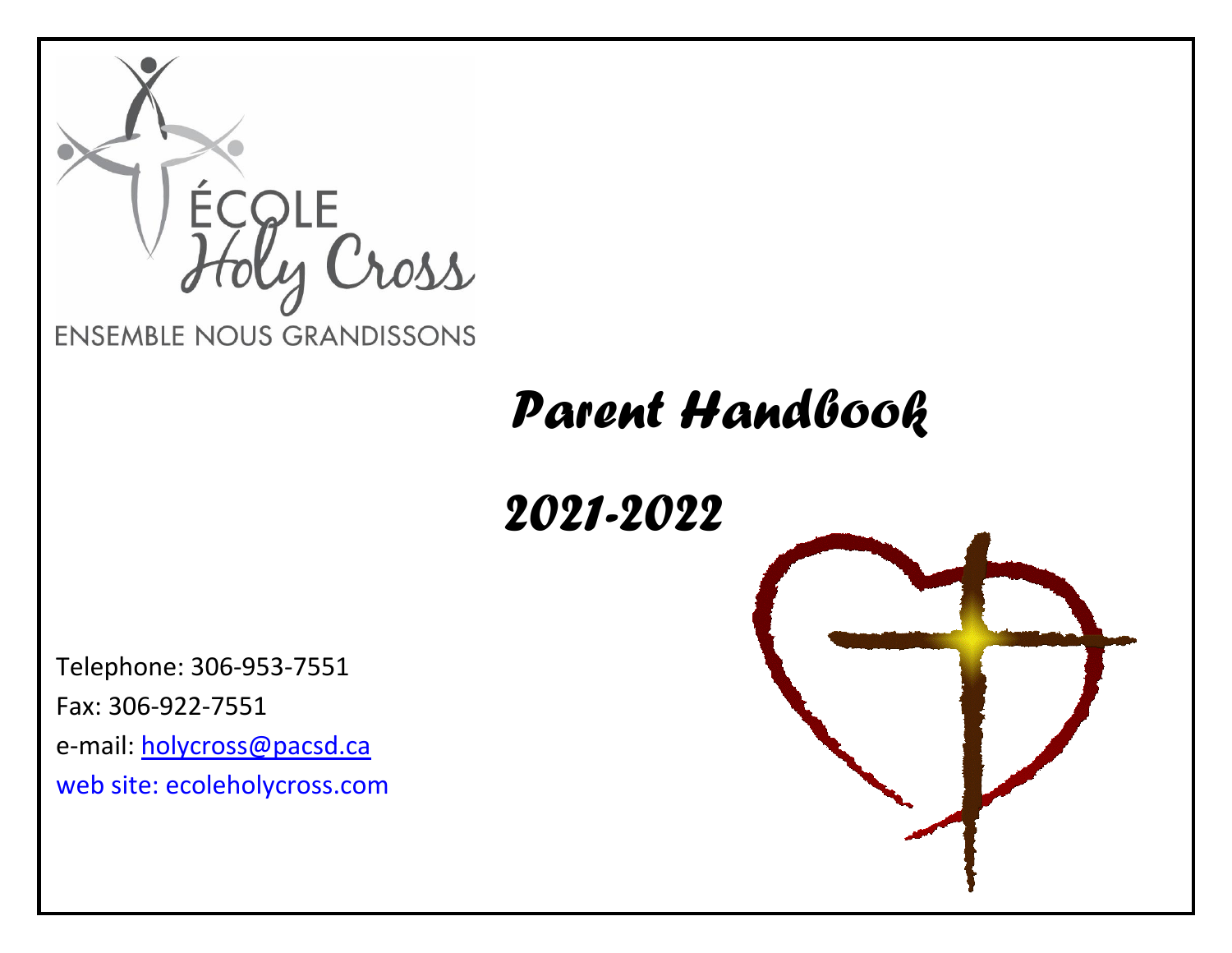## École Holy Cross Staff 2021-2022

|                            | Principal                       | <b>Wade Mourot</b>                                          |  | <b>Vice Principal</b>                             | <b>Brock Skomorowski</b> |
|----------------------------|---------------------------------|-------------------------------------------------------------|--|---------------------------------------------------|--------------------------|
|                            | Kindergarten                    | <b>Pauline Fortier</b>                                      |  | Grade 1                                           | <b>Brittany Cloarec</b>  |
|                            | Grade 1                         | <b>Kelsey Doyle</b>                                         |  | Grade 2                                           | Kaylene Franson          |
|                            | Grade 2                         | Megan Ravndahl                                              |  | Grade 3                                           | Simon Lambert            |
|                            | Grade 3                         | Raigan McDougall                                            |  | Grade 4                                           | <b>Sharlene Cousin</b>   |
|                            | Grade 4/5                       | <b>Martial Fortier</b>                                      |  | Grade 5                                           | François Crépault        |
|                            | Grade 6                         | Nicole Banadyga                                             |  | Grade 6                                           | Keanna Georget           |
|                            | Grade 7                         | <b>Brock Skomorowski</b>                                    |  | Grade 8                                           | <b>Charlotte Mourot</b>  |
|                            | Grade 8                         | Kienan Holash                                               |  |                                                   |                          |
|                            | <b>Student Support Services</b> | Rebecca Lafond                                              |  |                                                   |                          |
|                            | <b>Teachers</b>                 | Liz Blondeau, Stéfany Ouellet, Alimata Koné, Guy Lafrenière |  |                                                   |                          |
|                            | Librarian                       | <b>Christy Andrews</b>                                      |  |                                                   |                          |
|                            | School Associate/EA             | Elise Lajeunesse                                            |  | Educational Assistant Taylor Théorêt, Julie McNay |                          |
|                            | Caretakers                      | <b>Andy Bremner</b>                                         |  | Secretary                                         | Morgan Chanteloup        |
|                            |                                 | Jeff Thorimbert                                             |  |                                                   |                          |
| <b>ENROLLMENT BY GRADE</b> |                                 |                                                             |  |                                                   |                          |
|                            | Kindergarten $-45$              | Grade Two-37<br>Grade One - 36                              |  | Grade Three $-37$                                 |                          |
|                            | Grade Four - 27                 | Grade Five - 38<br>Grade $Six - 37$                         |  | Grade Seven - 29                                  |                          |
|                            | Grade Eight $-42$               | Total - 328 students                                        |  |                                                   |                          |
|                            |                                 |                                                             |  |                                                   |                          |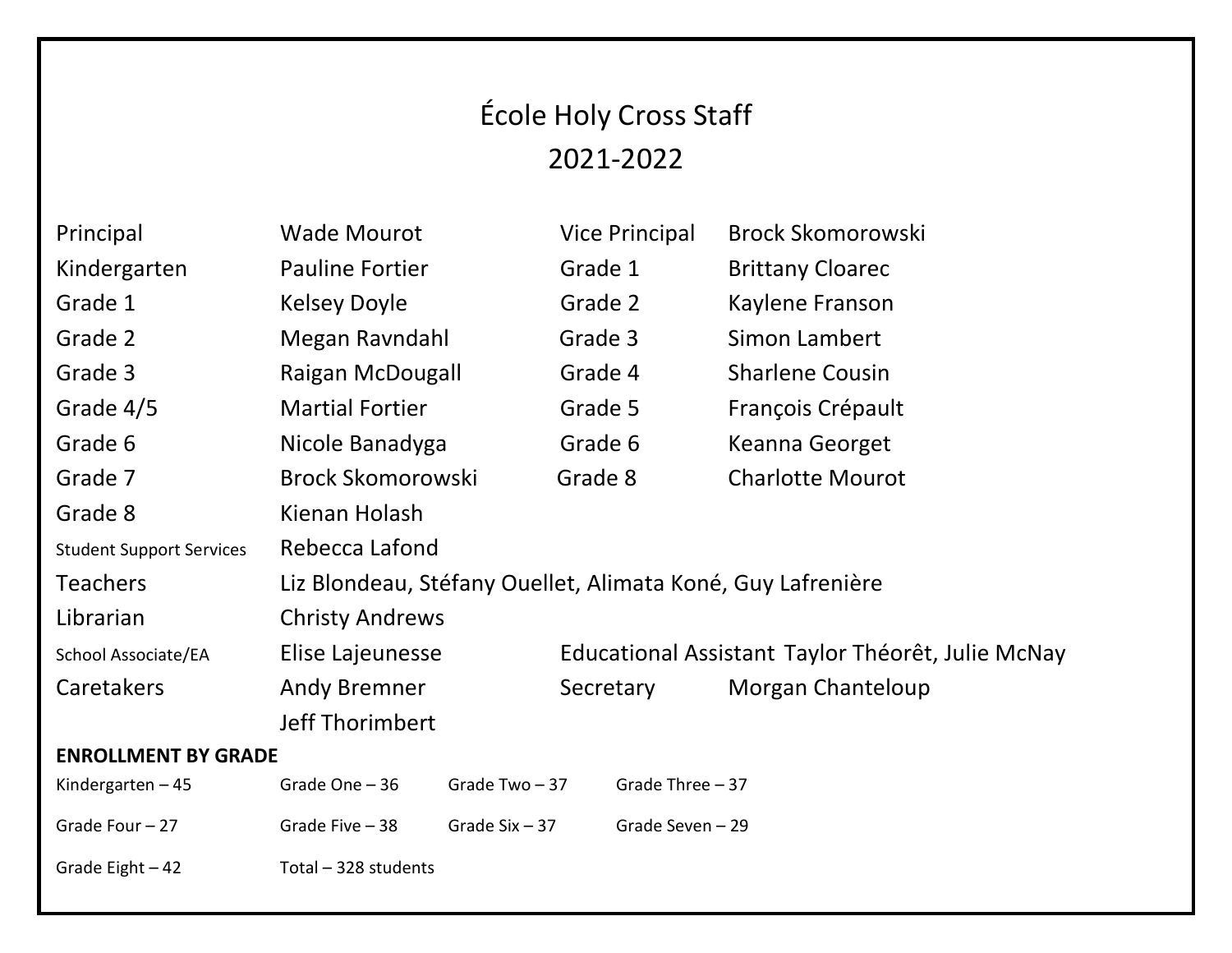

## **VISION AND MISSION STATEMENT**

#### **Vision**

"Learning for Life through Catholic Education"

#### **Mission**

"The mission of Prince Albert Catholic School Division is to optimize learning and nurture spiritual growth guided by Gospel values and Church teachings."

#### **Core Values**

Our work in Prince Albert Catholic schools is guided by these core values:

- **Student-centred :** Make all decisions in the best interest of students
- **Community:** recognize and accept everyone as people of God
- **Integrity:** Operate with a spirit of justice and honesty
- **Servant Leadership:** serve others modelled on the life of Jesus
- **Stewardship:** ensure responsible and just use of resources

## **DIVISION PRIORITIES AND STRATEGIC DIRECTIONS**

**Priority #1** – To celebrate the richness of our Catholic Faith through lived action.

**Strategic Directions**: Promote and affirm the Catholic Faith. Strengthen our understanding, appreciation, and practice of the Catholic Faith.

**Priority #2** – To optimize learning for all students, improving outcomes for First Nations and Métis students.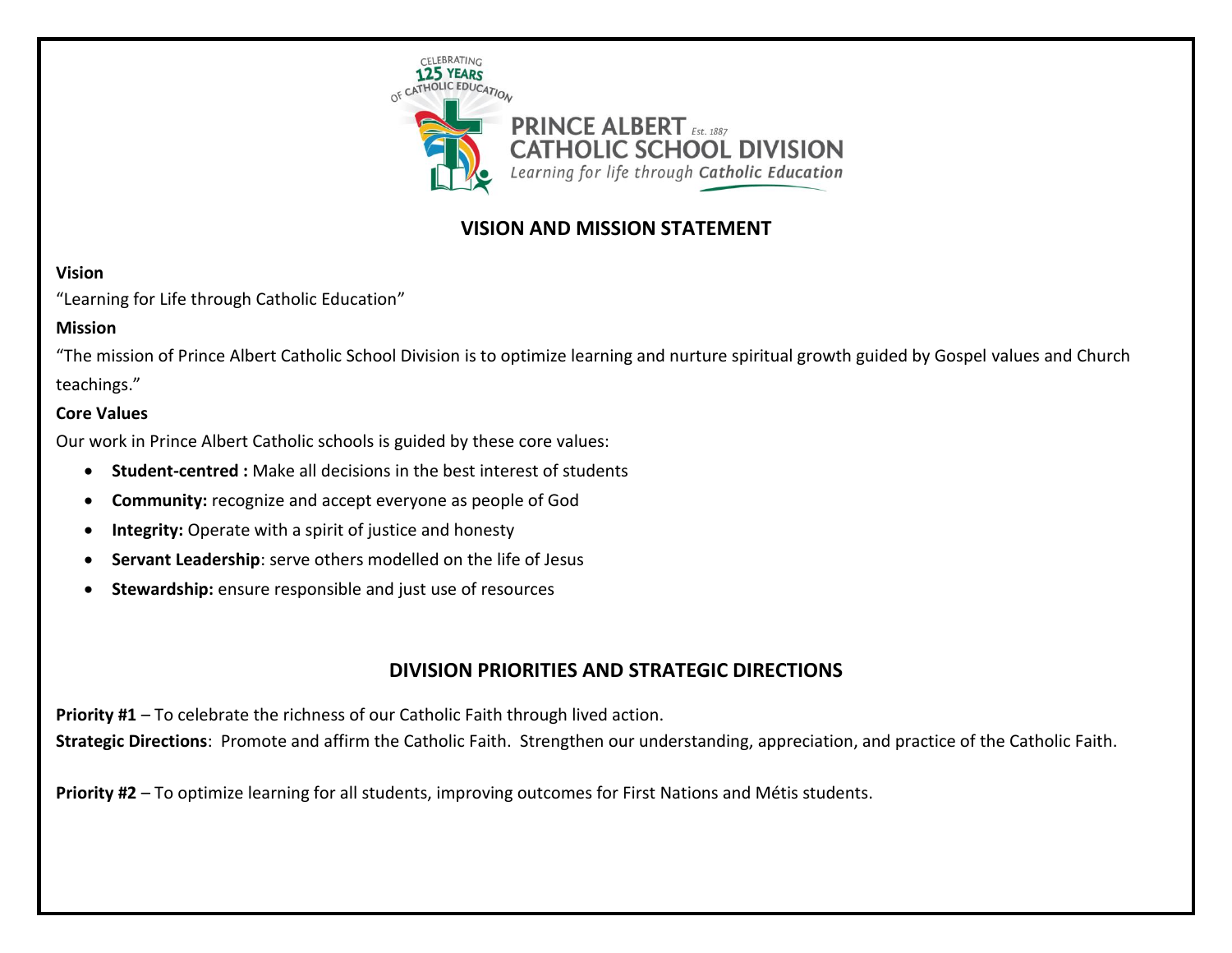ECOLE Holy Cross

ENSEMBLE NOUS GRANDISSONS

## **MISSION STATEMENT**

Our mission at École Holy Cross, a Catholic French Immersion school, is to build a safe, caring, and respectful community where the teachings of Jesus Christ are modeled for one another. High academic and social standards are set in order for students to become self-disciplined and selfmotivated life-long learners.

A l'École Holy Cross, une école d'immersion française Catholique, notre mission est de promouvoir une communauté de respect, d'indulgence et de sérénité où l'on s'engage à professer l'exemple idéal de Jésus l'un envers l'autre. La réussite académique et sociale est une priorité dans le but de permettre aux étudiants de devenir des gens responsables et disciplinés tout au long de leur vie.

## **VISION FOR ÉCOLE HOLY CROSS SCHOOL**

- 1. Staff and students grow in their Catholic faith through prayer, celebrations and Catholic religious instruction.
- 2. Staff and students model the teachings of Jesus to develop friendships with each other and with God.
- 3. Staff and students strive to build a community of faith between our parishes, our homes and our school.
- 4. The values of peace, tolerance and respect for students, staff and the environment are fostered.
- 5. Students are motivated to read, write and speak in French.
- 6. Academic development is presented in a stimulating and challenging environment.
- 7. Students are challenged to grow to their maximum potential.
- 8. Students are informed to make responsible, safe and healthy choices.
- 9. Mistakes are accepted as part of the growth process and seen as opportunities to learn.
- 10. Students are encouraged to become self-motivated and self-disciplined life-long learners.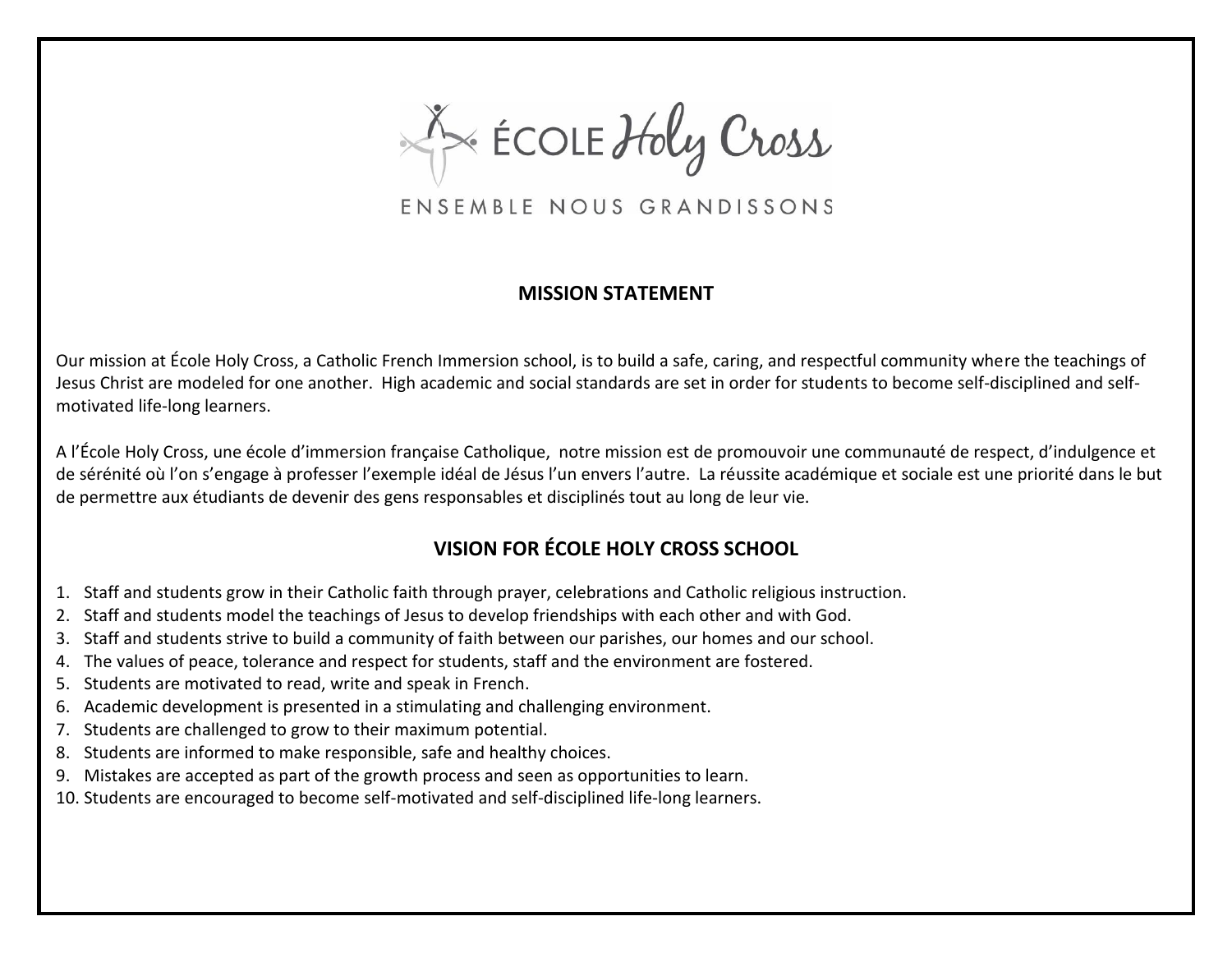## **COVID-19**

## **PLEASE NOTE:**

Many school activities and specific services have been put on hold until further notice.

Please review our school specific plan located on Edsby or our school website [www.ecoleholycross.com](http://www.ecoleholycross.com/)

## **STUDENT CONDUCT**

#### **Rights and Responsibilities**

- a) Each child has a right to learn in his/her classroom, each child has the responsibility to listen to instructions and work quietly so others may learn as well.
	- b) Each child has the right to be heard. Each child has the responsibility to listen while others are speaking.
- c) Each child has the right to be respected. Each child has the responsibility to treat others with dignity and respect.
- d) Each child has the right to feel safe in the classroom and in the school yard. Each child has the responsibility to not threaten or physically harm anyone else.
- e) Each child has the right to privacy and his/her own personal space. Each child has the responsibility to respect the personal property of others and to respect their right to privacy.

Specific expectations and consequences for the classroom will be determined by the individual teacher and his/her students.

#### **Expectations**

In order to provide fair and consistent discipline throughout the school, rules have been established for those areas outside the classroom. Our goal is to provide a safe, caring, and respectful environment for all students.

#### **General**

- a) Students will walk at all times.
- b) At recess students are to clear the pods quickly and go outside.
- c) After recess students are to get their supplies and go immediately to class.
- d) Students will use the elevator only with permission from the office.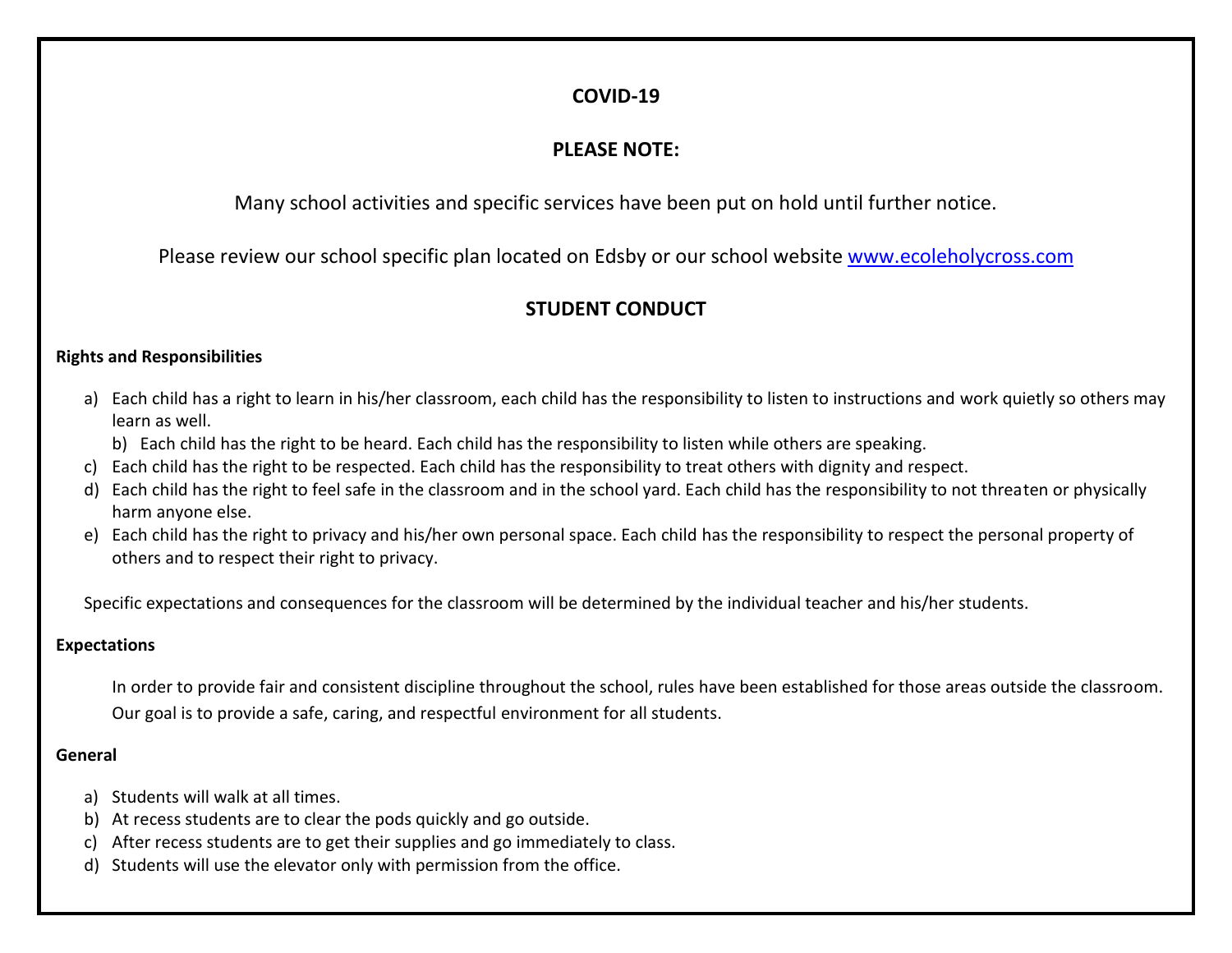#### **Playground**

- a) Stay within designated areas.
- b) Play safely. Games such as play fighting, chicken fights, king of the mountain, wrestling, etc. are not allowed as they may be dangerous for students. Contact games such as tackle football, tackle rugby, etc. are not allowed either. Throwing snowballs, sticks, stones, etc. is strictly forbidden.
- c) Respect one another by not fighting. Fighting will be reported to the office and result in strong disciplinary action.
- d) Promptly obey the teachers and supervisors in charge.
- e) Skateboards, rollerblades, scooters and bicycles may not be used on the playground.

#### **Lunch Room**

Some students go home for lunch. They are to come back just before the 12:34 bell. Students having lunch at École Holy Cross School will eat in their homerooms until the dismissal bell. They will be supervised by school division staff.

Each student has the right to eat lunch in a relaxed and comfortable atmosphere.

- **O** Students will eat at the desk assigned by their homeroom teacher.
- **8** Speak in a low voice.
- **8** Remain in their desk until the bell rings.
- **O** Students may leave the classroom only with permission from the noon hour supervisor.
- **Show respect to classmates and supervisors by your words and actions.**
- $\odot$  Music is not allowed while eating lunch.

## **Students who do not follow the rules will be sent home for lunch for a period of time.**

## **School Schedule**

Please note that students are expected to be in their homeroom when the bell rings at 8:50 am for period one.

8:45 am – gather in bell

15 min a.m. staggered recess

11:44 am – 12:34 pm – lunch break

15 min pm staggered recess

3:25 pm – dismissal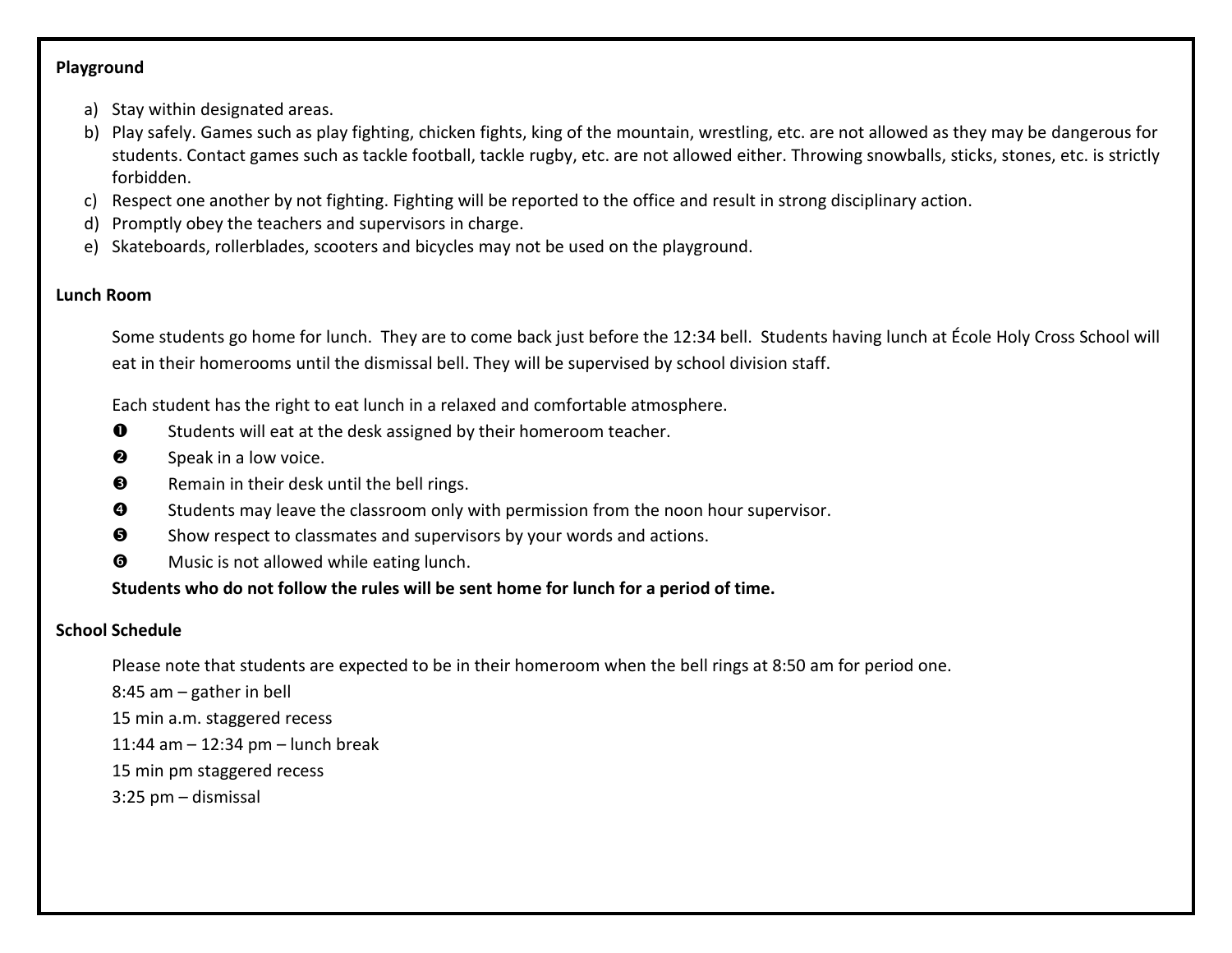#### **Detentions**

Detentions may be assigned through the office, by a teacher and/or staff member. Yellow slips are given out to Gr. 6-8 for:

- being unprepared for class
- lockers not locked
- unfounded lates
- not wearing indoor footwear
- items left on top of lockers

After three (3) yellow slips, the student will serve a detention.

Detentions may also be assigned for:

- homework not done
- discipline problem in classroom
- time off task
- Chewing gum/sunflower seeds

When a student receives a detention, he/she will contact his/her parents to make them aware a detention has been given and the reason(s) for the detention. The detention will be served after school on the day it is assigned (except Tuesday) unless parents contact the school to request that other arrangements be made. If the student is usually transported by bus, the parent(s) are responsible to make the necessary arrangements for the student's return home when dismissed.

## **DISCIPLINE POLICY**

#### **Background**

École Holy Cross School strives to generate a community climate that is permeated by the gospel spirit of freedom and love. It is a community of people who live and learn together, a community where each individual has rights and responsibilities. Holy Cross Staff is committed to developing the warm intimate atmosphere of family life.

Discipline is a clear and consistent action that is both loving and firm, stimulating growth and responsibility. It addresses the needs and rights of teachers, students, and parents in order that effective education takes place. The short term purpose of discipline is to maintain classroom and school conditions that contribute to effective learning and teaching.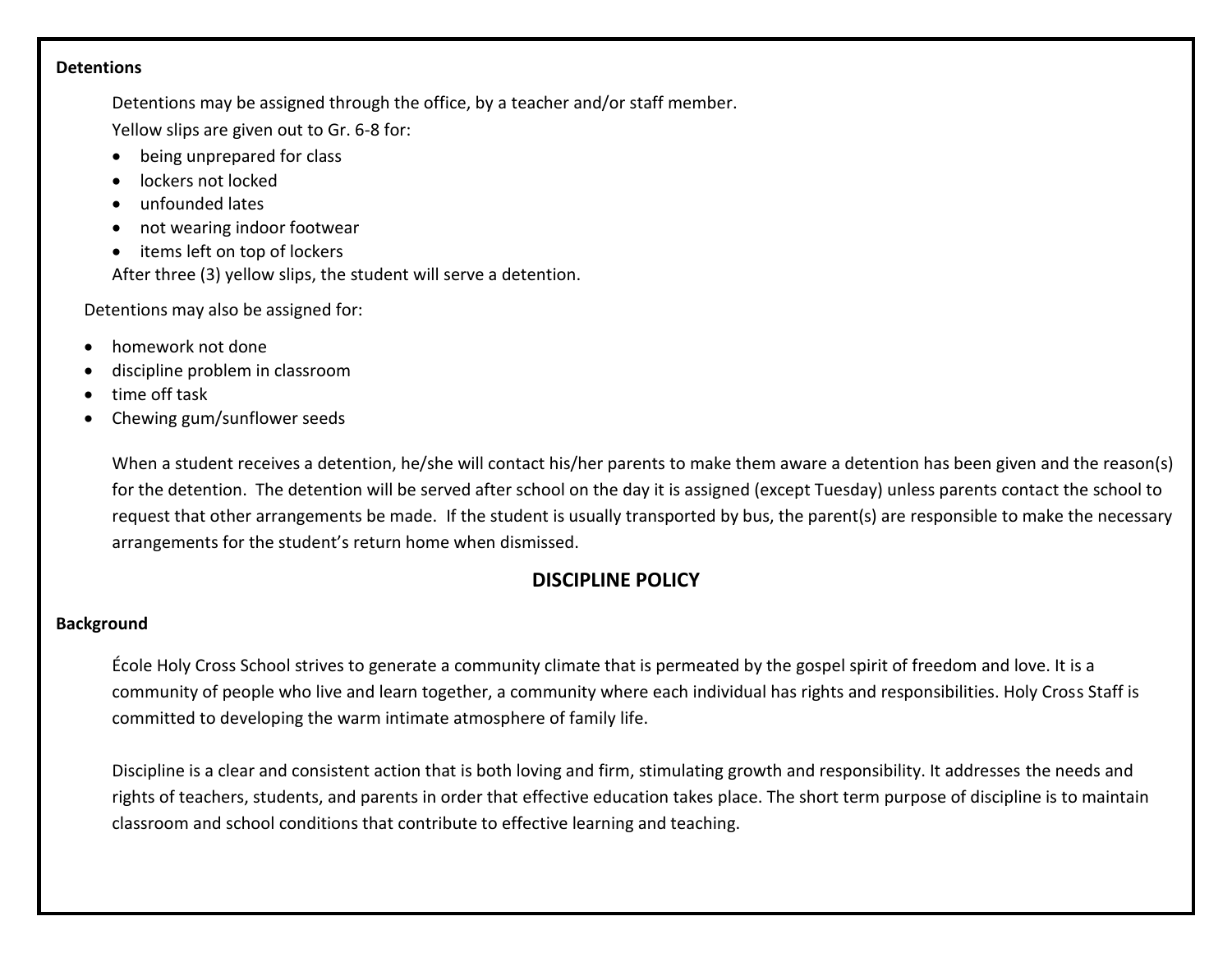The long term purpose of discipline is to develop in each student the age appropriate capacity to recognize his/her part in behavior and to take responsibility for such. The discipline policy of École Holy Cross School reflects Board policy while taking into account the unique traits found at Holy Cross. The discipline process is to be a cooperative effort shared between parents, students, and staff.

Holy Cross personnel strive to provide constructive and formative experiences which develop positive attitudes for learning, leading to responsibility, self-discipline, self-respect, respect for others, respect for authority and concern for the community. In all instances Holy Cross Staff members endeavor to be consistent and positive in their disciplinary actions towards the children in their care while considering the unique circumstances that enter into the life of each child.

Policy: The ideals of love and justice as taught and lived by Jesus guide École Holy Cross School Staff members in teaching children self-control and self-discipline within the school community.

#### **Guidelines:**

- 1. Parents/guardians, the primary educators of their children, are expected to support and cooperate with school discipline policies and procedures. Furthermore, parents/guardians are invited to direct recommendations to the principal for changes or additions to the discipline policy.
- 2. A teacher is expected to act as a kind, firm, and judicious parent.
- a) Staff members at the school attempt to select consequences that are age appropriate, natural and logical. Possible consequences for inappropriate behavior could include the following:
	- Reminder of the rule
	- A warning about repeating the inappropriate behavior
	- Loss of recess or play time
	- **Detention**
	- Being spoken to by an administrator
	- Phoning the parent/guardian
	- Action planning for improved behavior
	- Verbal or written plans or agreements
	- School service (cleaning damaged area or removing graffiti, etc.)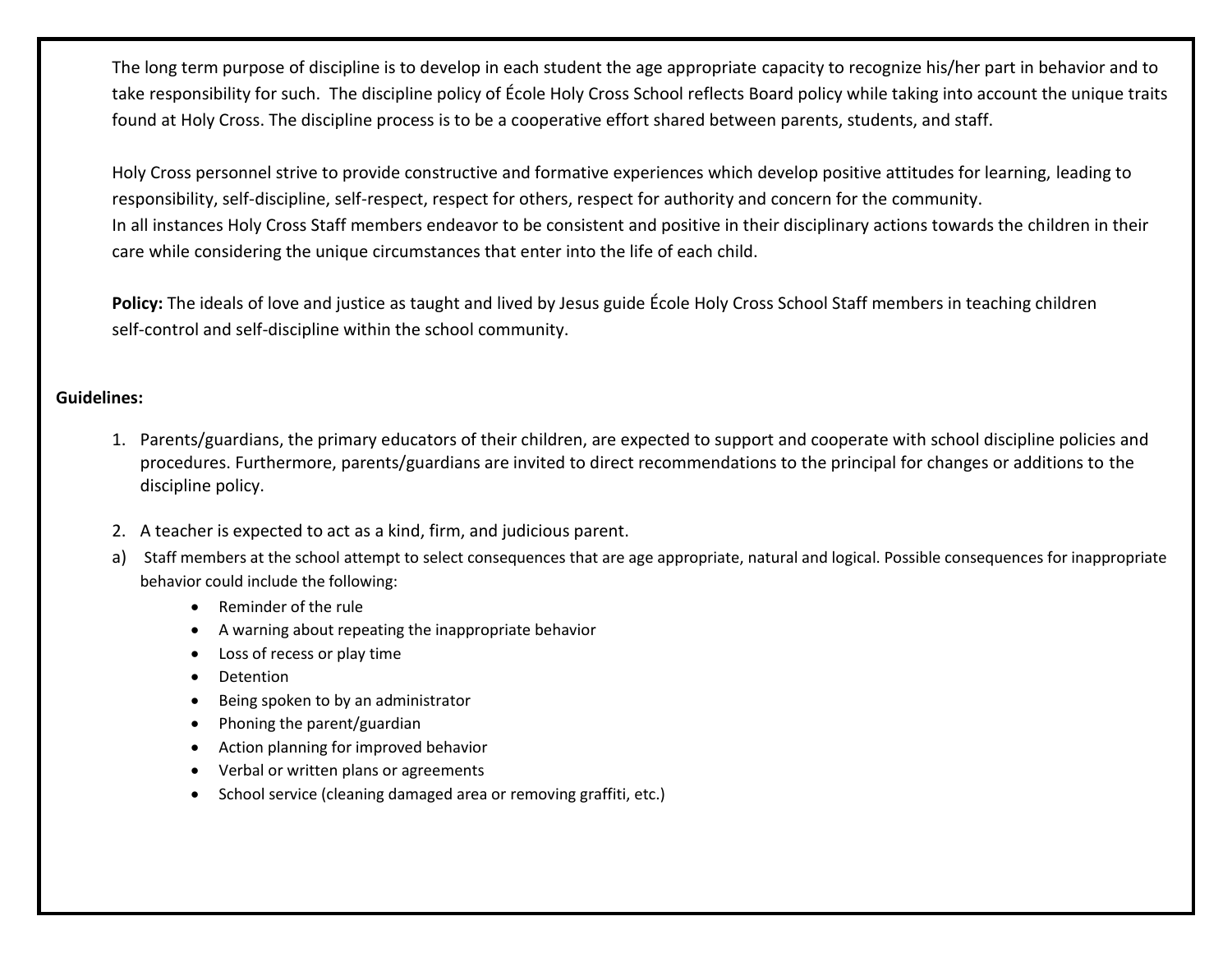3. Students are expected to:

- a) attend school regularly and punctually.
- b) attend each class punctually with all required materials.
- c) observe standards of behavior approved by the Board of Education and/or the principal with respect to cleanliness and tidiness of person, obedience, courtesy and respect of the rights of other persons.
- d) be dressed in a fashion that is appropriate and acceptable to the morals and values taught in a Christian School. See General Expectations / Dress. Pg 22
- e) be diligent in their studies.
- f) conform to the regulations of the school approved by the Board of Education and/or the principal and submit to such discipline as would be exercised by a kind and judicious parents.
- g) be attentive, on task, work diligently, respect the rights of others to learn, and act in such a way to promote an environment conductive to learning.
- h) show respect of self, for authority, for other students, show respect through actions and language, show respect for their own property, the property of others and school property. Behave appropriately on the playground.
- i) conduct themselves appropriately as representatives of the school during extra curricular activities.
- j) conform to all rules outlined in the school bus manual and/or specified by the principal.

#### **Student Behavior**:

There will be consequences for inappropriate behavior in the classroom, within the school, while traveling to and from school, on the playground, and on school-approved activities, extra curricular activities, aimed at teaching the child a more acceptable behavior.

#### **Minor Offenses:**

Minor offenses are dealt with at the discretion of individual staff members. Major offenses are dealt with at the discretion of school administration. Violence and threats of violence are major offenses. Any student may be removed from a troubled situation by taking the student by the hand or arm to remove her/him from the room. A staff member may physically restrain a student from inappropriate behavior if it is believed that the student is a physical threat to either themselves or to others. All staff members have full authority and responsibility for each student at the school. Enforcing school rules is part of this role.

- 1. Minor Offences
	- a) Occasional minor offenses dealt with at the discretion of the classroom teacher. Based on procedures set up by the teacher with students. Incident will be recorded.
	- b) Repeated minor offenses parents contacted regarding the behavior, corrective measures discussed, contact and action plan recorded.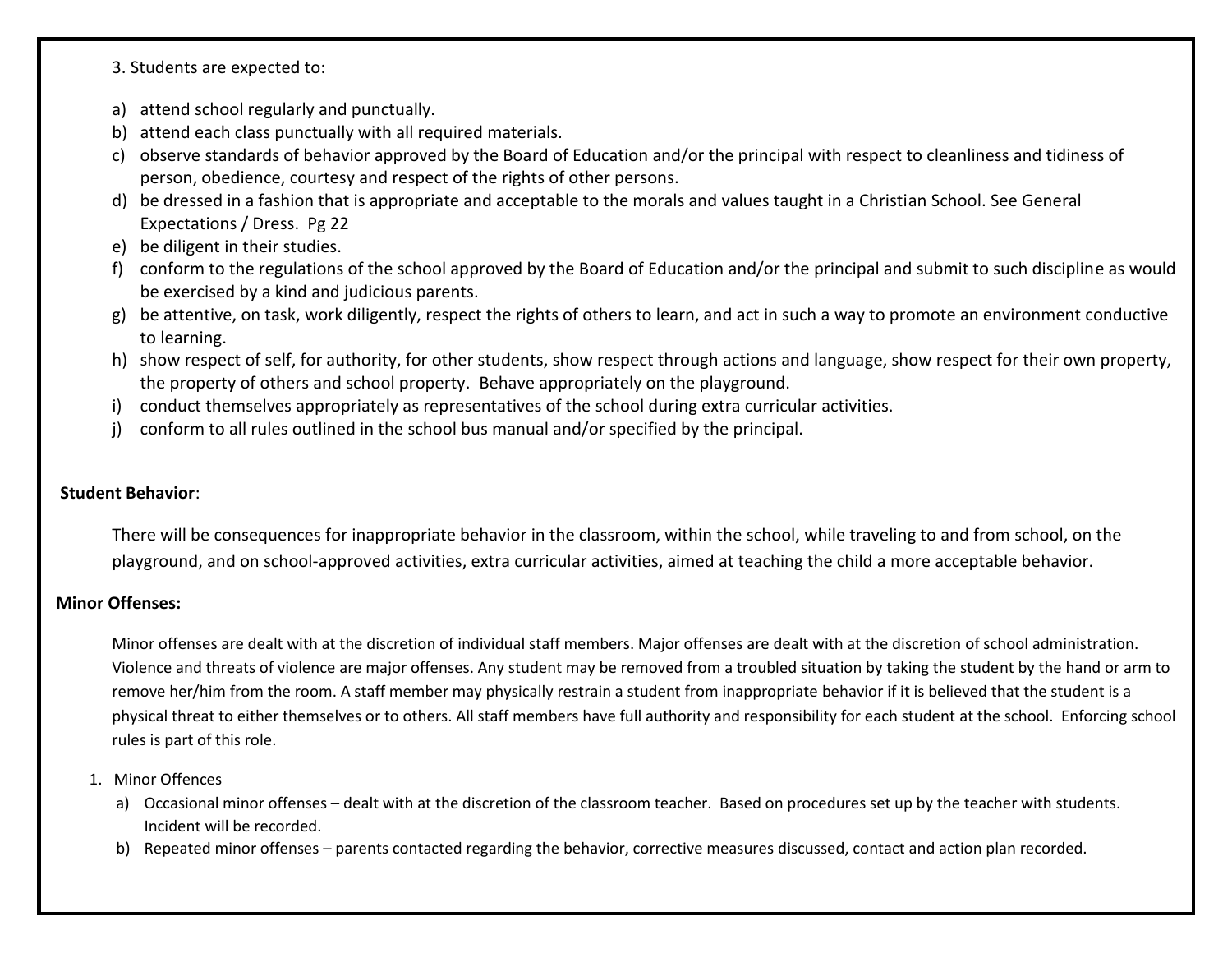- c) Persistent minor offenses meeting setup to include parents, teacher, student, principal/vice principal, record of meeting kept, contract or conduct report plans set in motion.
- 2. Suspendable Offense
	- In accordance with the Education Act, 1995 Section **154**
	- (1) A principal:
		- a. may suspend a pupil from school for not more than three school days at a time for overt opposition to authority or serious misconduct; and
		- b. where he or she suspends a pupil pursuant to clause (a), shall immediately report the circumstances of the suspension and the action taken to the parent or guardian of that pupil.
	- (2) A principal may suspend a pupil for a period not exceeding 10 school days where the principal receives information alleging, and is satisfied, that the pupil has:
		- a. persistently displayed overt opposition to authority;
		- b. refused to conform to the rules of the school;
		- c. been irregular in attendance at school;
		- d. habitually neglected his or her duties;
		- e. wilfully destroyed school property;
		- f. used profane or improper language; or
		- g. engaged in any other type of gross misconduct.

All serious/suspensionable offenses will be reported immediately to the principal. Consequences for serious offenses may vary. The principal will make the decision based on the severity of the incident and in consideration of any special circumstances for the child.

#### **Student Handbook:**

## **Academic Integrity and Student Responsibility**

Students are expected to show evidence of learning through demonstration of responsibility, honesty, trust, and respect.

Actions such as cheating and plagiarism**\*** indicate a lack of academic integrity. Assuming responsibility for one's learning includes getting to school/class on time; attending regularly; submitting work on time; doing one's best on assignments and exams.

#### **Consequences**

When a student plagiarizes, in whole or in part, an assignment, is caught cheating, or does not hand in an assignment on time, the teacher will use his/her professional judgement to determine an appropriate course of action, taking into account factors such as grade level, age and maturity of the student, and other personal circumstances. Administrators will be informed of students who are plagiarising or cheating to determine whether or not it is an isolated or chronic incident.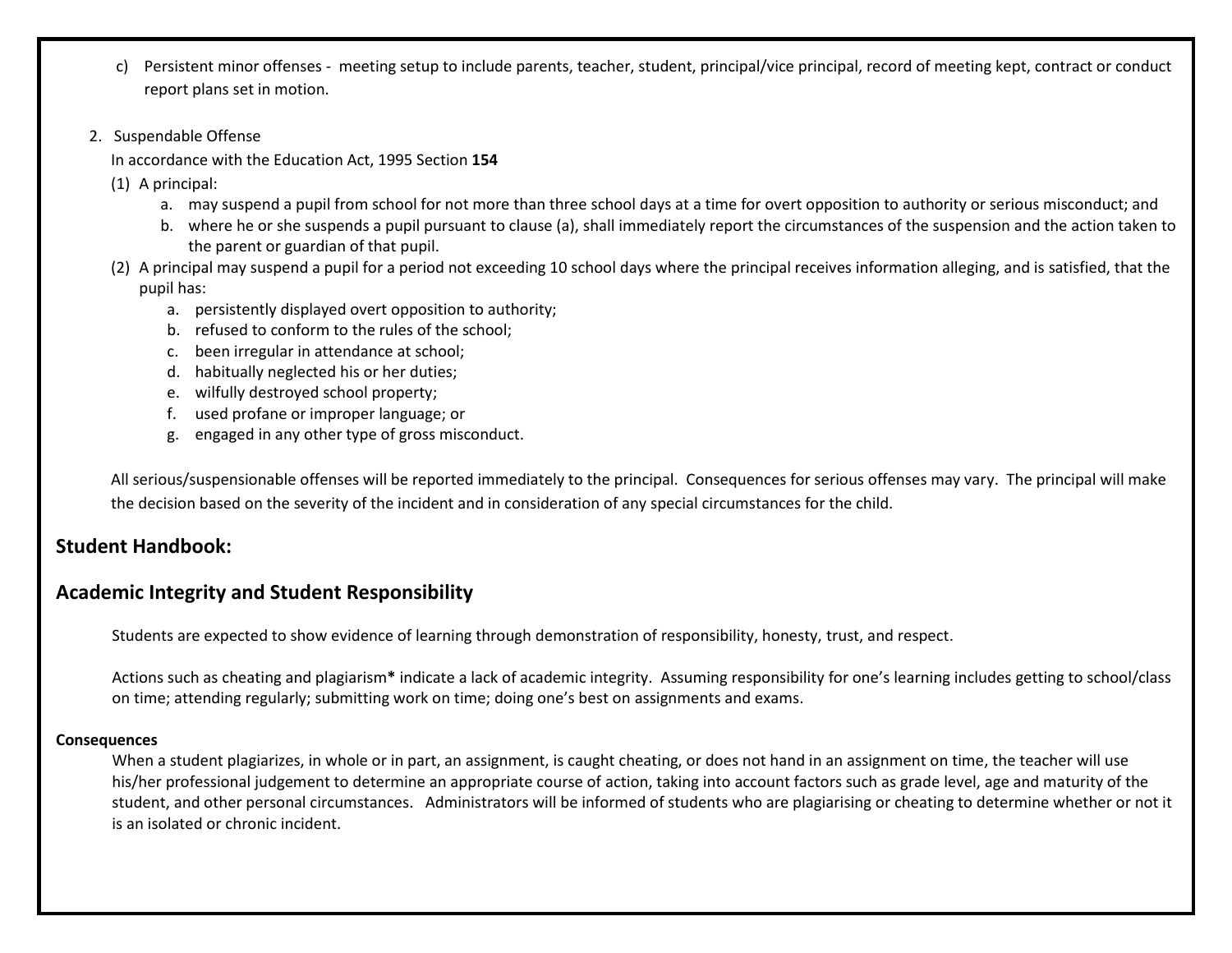**\***All of the following are considered plagiarism:

- turning in someone else's work as your own
- copying words or ideas from someone else without giving credit
- failing to put a quotation in quotation marks
- giving incorrect information about the source of a quotation
- changing words but copying the sentence structure of a source without giving credit
- copying so many words or ideas from a source that it makes up the majority of your work, whether you give credit or not
- using an image, video or piece of music in a work you have produced without receiving proper permission or providing appropriate citation is plagiarism.

*What Is Plagiarism?* (n.d.) Retrieved May 20, 2015, from <http://plagiarism.org/citing-sources/whats-a-citation>

## **SCHOOL/COMMUNITY RESOURCES**

#### **Safety Patrol**

Students from grades 4 & 5 have the opportunity to be involved in the Safety Patrol program at Holy Cross School. Once trained, the students will patrol the crosswalk on 15<sup>th</sup> Ave. East and provide safe crossing for students. Patrollers take their job seriously and will be out on the crosswalk at 8:35 a.m. and 3:25 p.m., Monday to Friday. Pedestrians are asked to obey the patroller signals. Students are asked to walk their bikes across the crosswalk. Thank you for honoring the authority and responsibility of our patrollers. They make important decisions on traffic flow and children's safety each minute. Congratulations and thank you to our patrollers.

#### **Before and After School Program**

Holy Cross Kids First Inc. Before and After School Program is a non-profit organization run by a volunteer board of directors. The program runs Monday to Friday from 7:30 – 8:40 a.m. and 3:25- 5:45 p.m. Application forms are available at the office.

#### **School Community Council**

We are fortunate to have a very active and supportive School Community Council at École Holy Cross School. The SCC has been active in organizing events such as: fundraising, pancake breakfast, family dance, barbecue, student & staff appreciation events, etc.

However, the success of this council is all linked to the degree of representation and support it receives from the parents. Get involved and help make this year the best one yet for École Holy Cross School students!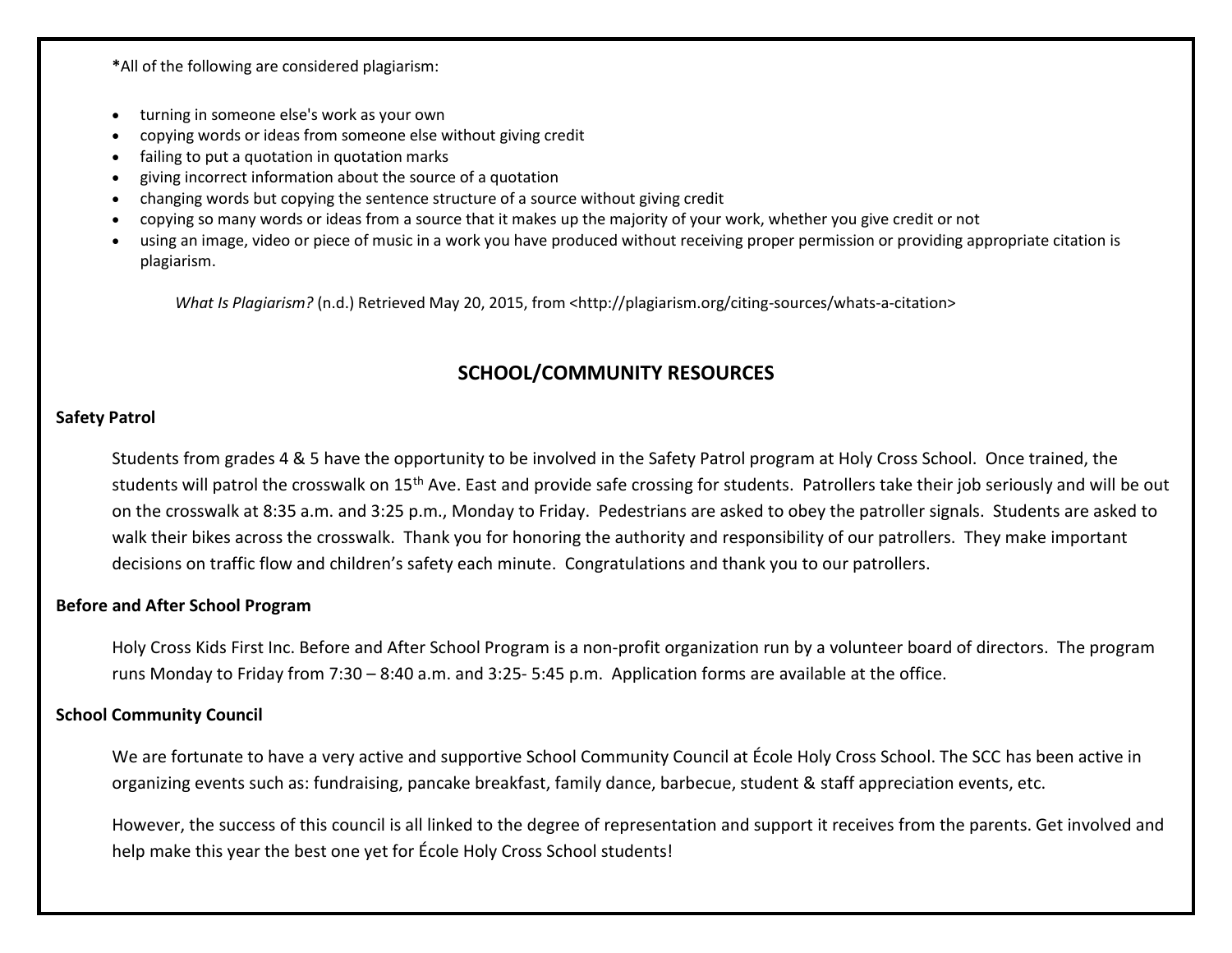#### **Student Leadership Council**

The Student Leadership Council at Holy Cross is made up of students from grades six to eight.

The purpose of the Student Leadership Council is to provide a training ground for the development of democratic leadership and fellowship skills; to provide an agency to co-ordinate or carry out services or activities on behalf of groups of students and/or the whole student body.

#### **ECOLE DES PETITS PRESCHOOL**

La Co-opérative L'Ecole des Petits Preschool, which operates adjoining to L'Ecole Holy Cross, familiarizes students, ages 3-5, with the sounds of French language in a developmental and enjoyable learning environment. The non-profit cooperative is run by experienced teachers, a volunteer board and parent volunteers.



Preschool sessions are half day (8:15 a.m. – 11:00 a.m. or 12:50 p.m. – 3:30 p.m.), two, three or five half

days per week, September to June. The preschool operates Monday to Friday with the exception of statutory holidays, Christmas/New Year break, and spring break. Students have access to the L'Ecole Holy Cross gymnasium, kitchen and rotunda and benefit from elementary school student mentorship. Preschool students enjoy a variety of field trips and guest speakers. There is a maximum 21 students per class.

For information or to register your child, contact Tel. 306 763 8353 or email [ecoledespetits@sasktel.net](mailto:ecoledespetits@sasktel.net)

## **STUDENT PROGRAMS & SUPPORT**

#### **Curricula for our Students**

Saskatchewan's Core Curriculum is intended to provide all students with an education that will serve them well, regardless of their choices, upon leaving school. To reflect changing times and expectations, our curriculum is once again being renewed. Our **Goals of Education** are reflected in what we now call the **Broad Areas of Learning**. These three areas include **building lifelong learners**, **building a sense of self and community**, and, **building engaged citizens**. **Cross-curricular competencies** for students are clearly spelled out so that teachers are clear about how to **develop thinking**, **develop identity and interdependence**, **develop literacies**, and, **develop social responsibility**. This outcomes-based curriculum continues to rely on teaching the **Required Areas of Study**; choosing appropriate **Locally-determined Options** that reflect local needs and serve to define our distinctiveness as a Catholic School Division; and, relying on teachers to **adapt** instructional and assessment practices to meet the needs of all students.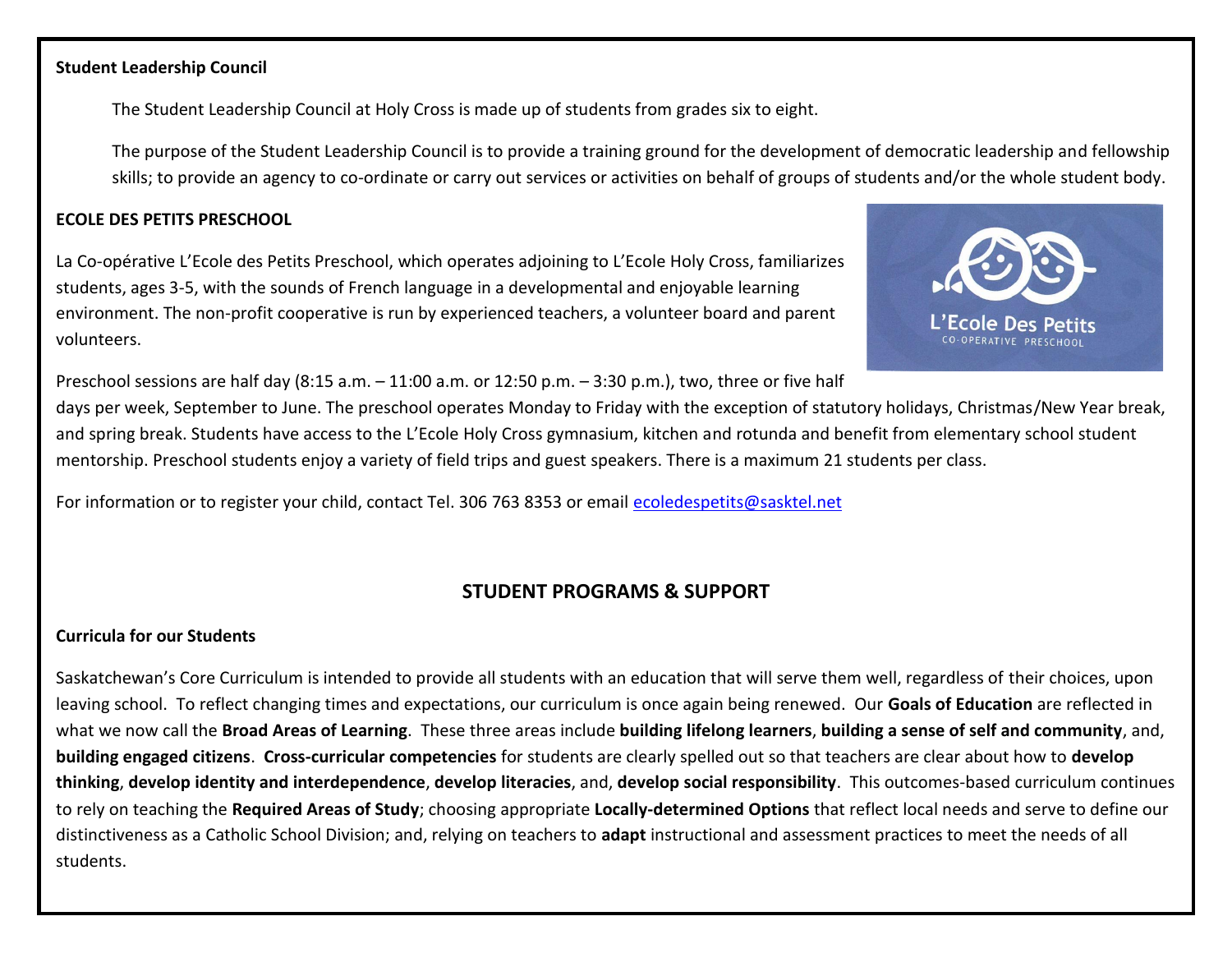#### **Required Areas of Study**

At each grade level, there are specific subjects or areas that are essential for every student. These are:

#### **1. English Language Arts**

The K-12 aim of the Saskatchewan English Language Arts curriculum is to help students understand and appreciate language, and to use it confidently and competently in a variety of situations for learning, communication, work, life, and personal satisfaction.

#### **2. Mathematics**

Through their learning of K-12 Mathematics, students should develop and be able to apply **logical thinking**, develop **number sense** to give meaning to relationships and representations, develop **spatial sense** as it relates to shapes, objects, geometry and problem solving, and, to come to understand that **mathematics is a human endeavour** that has personal and everyday applications that contribute to our understanding and knowledge of the world.

#### **3. Science**

The K-12 aim of the Science curriculum is to develop **scientific literacy** in students. The goals of science education are **to construct scientific knowledge**, **understand the nature of science and Science-Technology-Society-Environment** (STSE) **interrelationships**, and, **to develop scientific and technological skills and attitudes** that support scientific habits.

#### **4. Social Studies**

The K-12 aim for Social Studies is for students to have a sense of themselves as active participants and citizens in an inclusive, culturally diverse and interdependent world. The purposes of social studies are to help students know and appreciate the past, understand the present, influence the future and make connections between events and issues of the past, present and future. The social studies curriculum are designed to make students aware that, just as contemporary events have been shaped by actions taken by people in the past, they have the opportunity to shape the future.

#### **5. Health Education**

The K-12 aim of the Health Education curriculum is to develop confident and competent students who understand, appreciate, and apply health knowledge, skills, and strategies throughout life.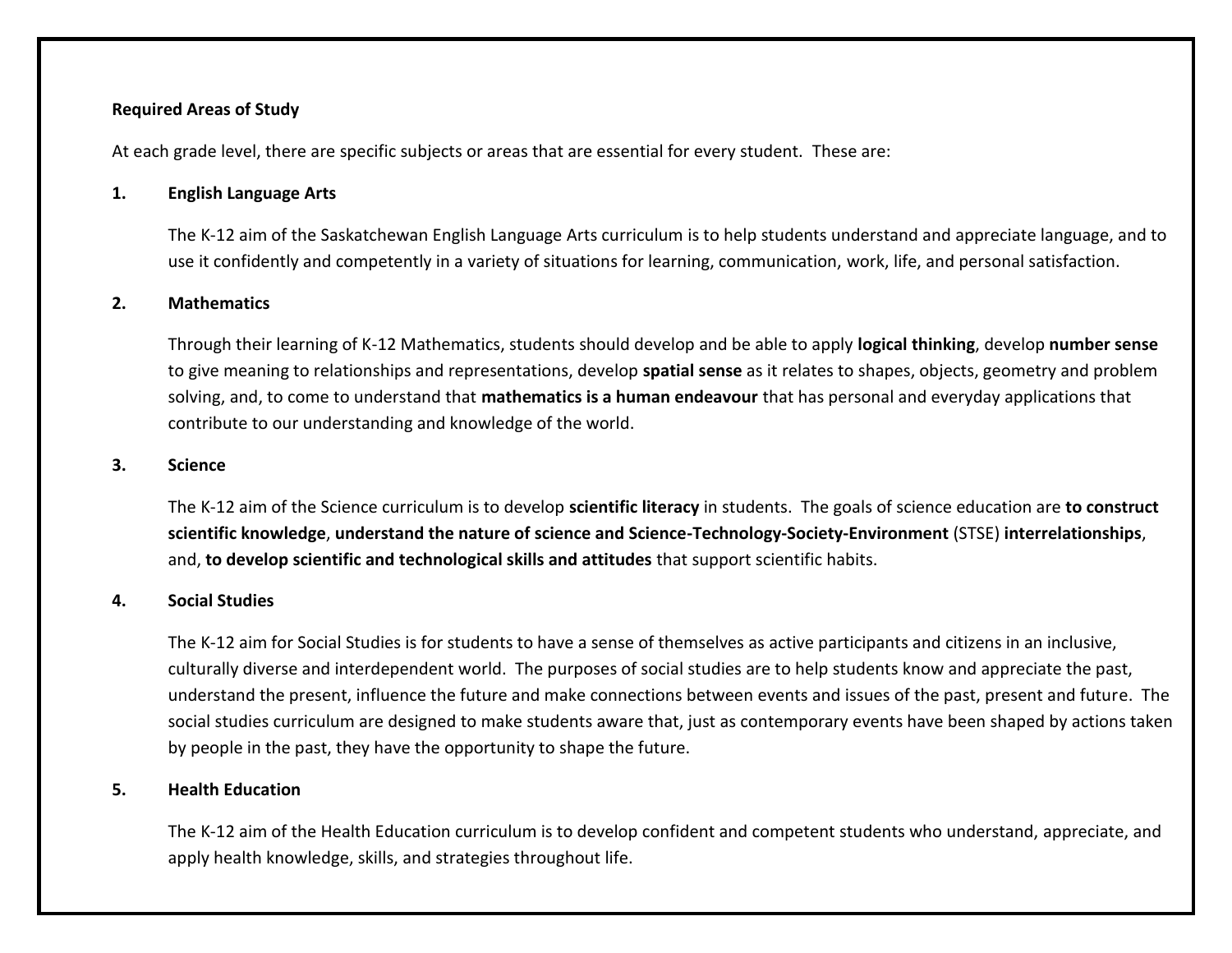#### **6. Arts Education**

The aim of the Arts Education curriculum is to enable students to understand and value arts expressions throughout life. The curriculum contains four required strands including dance, drama, music, and visual art.

#### **7. Physical Education**

The K-12 aim of the Physical Education curriculum is to support students in becoming physically educated individuals who have the understandings and skills to engage in movement activity, and the confidence and disposition to live a healthy, active lifestyle.

#### **8. Career Education 6-9**

Students in career education will: **develop career management competencies** through an exploration of personal change and growth; **explore the connections between learning and work** pathways and their connections to community; and, engage in inquiry to **construct a personal life and work plan**.

#### **9. Kindergarten**

Children in Kindergarten benefit from an effective program that includes a **well-planned environment**, participating in **engaging and respectful conversations**, and, provides for **meaningful and purposeful play**. Teachers follow the provincial program entitled **Children First: A Framework for an Effective Integrated Kindergarten**.

#### **Locally-Determined Options**

Locally-determined Options are those programs, courses or subject areas that reflect local community needs and serve to define our distinctiveness as a Catholic School Division. Typically, these take the form of religious education and second language instruction. In Ecole Holy Cross School, these program areas are:

#### **1. Christian Ethics (Religion)**

The Prince Albert Catholic Schools uses the following programs:

- Grade 1 Growing in Faith/Growing in Christ
- Grade 2 Growing in Faith/Growing in Christ
- Grade 3 Growing in Faith/Growing in Christ
- Grade 4 Growing in Faith/Growing in Christ
- Grade 5 Growing in Faith/Growing in Christ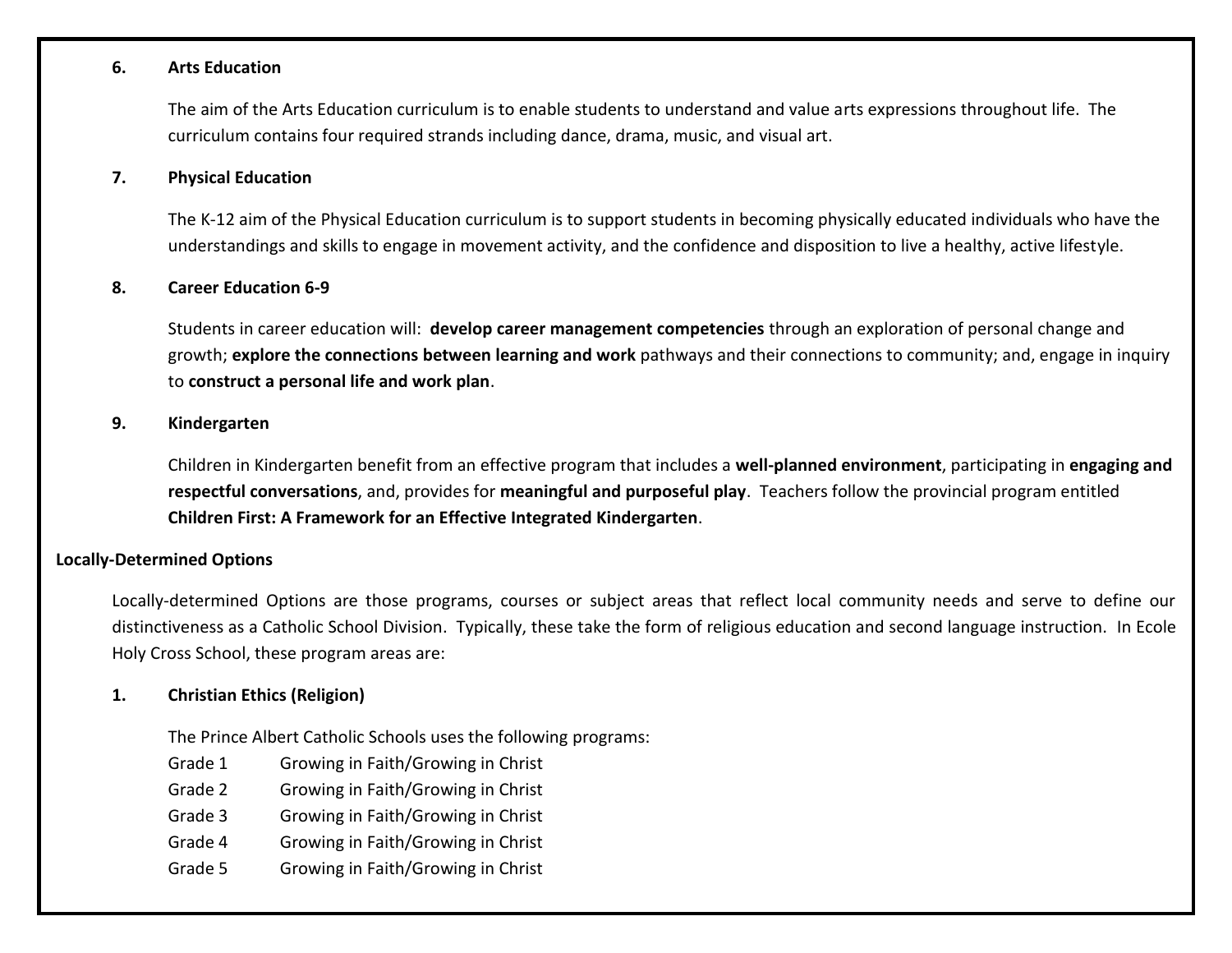Grade 6 Growing in Faith/Growing in Christ Grade 7 Growing in Faith/Growing in Christ Grade 8 Stand By Me

#### **2. Family Life**

The Family Life Program follows the "Fully Alive" series. The program is introduced at the grade four level and continues in grades five, six, seven and eight.

#### **3. French Immersion**

Students enrolled at École Holy Cross School are here to develop French Language skills in all four domains: listening, speaking, reading and writing. Since good oral command of the language is a prerequisite for success in all subject areas, particular emphasis will be placed on enhancing the French oral skills. The expectation is that students will speak French as soon as they come into the school, that they will always speak French to staff members and will speak French among themselves during classes and during class changes. Each student is expected to make a personal commitment to speak French and to encourage classmates to do the same.

#### **4. Band**

Our band program is open to students from Grade 5 to Grade 8. Students learn to play their instruments in a group setting in which they work together towards their common goal to create music. Instruction is offered once a week during the school day and students are transported to École St. Anne. Performances will take place throughout the year in our school and community. Students who join the band are expected to honour this commitment for the full academic year.

#### **Students Supports**

The student support program is designed to supplement the instructional needs of students who learn differently due to a variety of exceptionalities in learning styles and strengths. This support may be direct instruction, team teaching, or involve individuals such as the Educational Psychologist, etc. Often the areas of direct instruction by the Student Support Teacher include reading, spelling, math, study skills and learning strategies to reinforce appropriate behaviours. Every effort is made to reinforce a child's positive self-image. A process of referral by teacher, parent and other professionals for assessment is part of the protocol of the Student Support Program.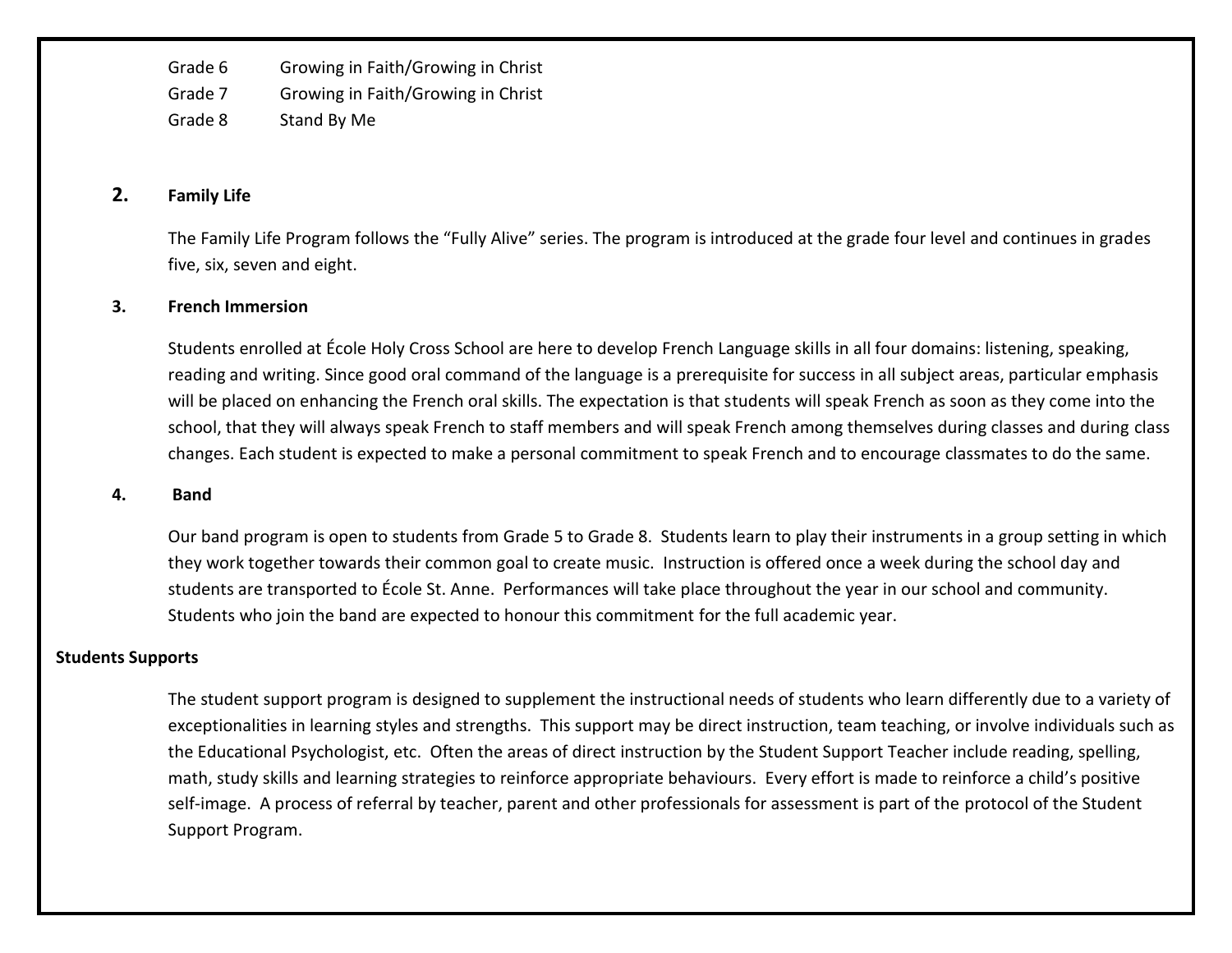#### **Homework club (On Pause)**

The homework club meets every Wednesday from 3:25 -4:30 p.m. Students from Grades 3 – 8 are welcome to attend and will be aided in all areas of study with an assigned teacher.

#### **Public Health Nurse**

The public health nurses provide immunizations and are willing to teach about health related topics. Please feel free to contact Public Health at 306-765-6500.

## **GENERAL EXPECTATIONS**

#### **Progress Reports and Parent/Teachers Conferences**

We have three formal reporting periods in each academic year; early December, mid-March and the end of June.

Reports of student progress are distributed three times a year. Parent/guardians are invited to attend conferences two (2) times within the school year. Parent/guardians and teachers are encouraged to contact each other any time the need arises. Students are encouraged to be at each of the conferences regardless of age.

Evaluation will include a collection of evidence such assignments, performance on assigned tasks, group work and activities, work habits, cooperation and attitude. Regular and punctual attendance is essential for success in school.

#### **Fair Notice - [Violence Threat Risk Assessment \(VTRA\)](http://www.pacsd.ca/Our-Students-and-Parents/violence-threat-risk-assessment-vtra.html)**

The Prince Albert Roman Catholic Separate School Board is committed to providing safe learning environments for all students, staff, school visitors and community members. We believe that by working together with students, their families, and the community we can support young people to be healthy and happy.

In November 2012, a community protocol was signed indicating that the community partners would work together to help our schools be safe. The partners that signed the protocol included Prince Albert Catholic School Division, Saskatchewan Rivers School Division, Prince Albert City Police Service, Ministry of Justice, Corrections and Policing, Prince Albert Parkland Health Region, Prince Albert Fire and Protective Services, Parkland Ambulance, Ministry of Education, Community Mobilization Prince Albert, and Ministry of Social Services. In January of 2015, Saskatchewan Polytechnic joined the Community Protocol. This protocol will involve these organizations to collaborate in the event of a perceived or imminent risk.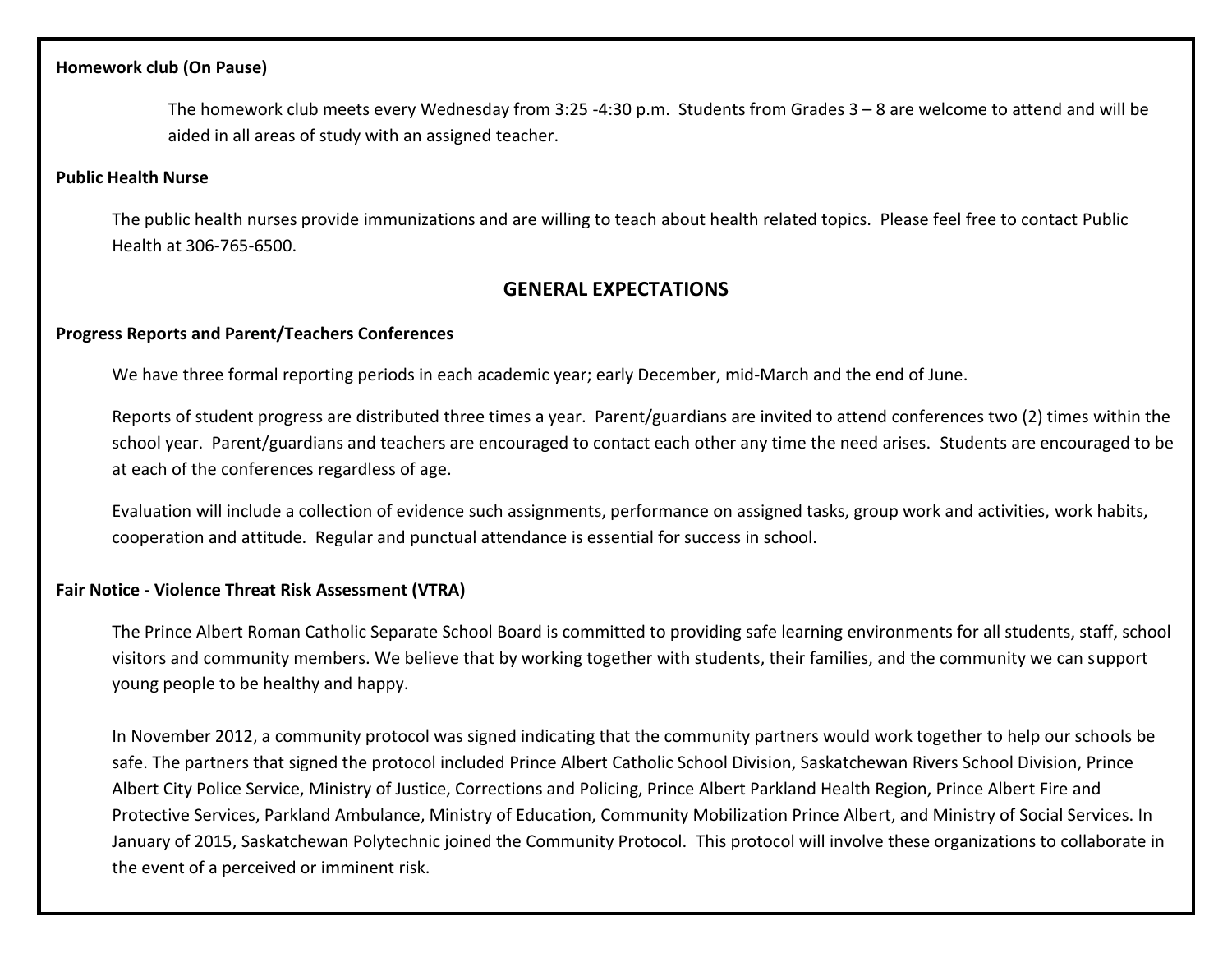#### **School Messenger Communication System**

Prince Albert Catholic Schools and our school will be using an electronic communication system. It uses your cell or home phone to send messages to via a text or voice call. Parent/Guardian must accept the initiation message responding Y for yes. Three types of messages will be sent: Date or Event Announcements, school notifications and emergency notifications. Please ask our school secretary if you have any questions. This system is strictly for parent/ guardians of students registered in the school division.

#### **Change of Name or Address**

Parent/guardians are responsible to notify the school of any address change, legal name change and/or demographic information changes. It is important for the school to have current information at all times in case of emergencies.

#### **Attendance**

Students are expected to attend school regularly and be punctual for class. If a student is absent for any reason, parents must notify the school before 8:50 am. The staff will be directed to contact the parents if their child is not at school. Please save us time and worry If your child will not be at school please contact our office at 306-953-7551.

#### **Dangerous Objects**

Students are not permitted to bring dangerous objects to school such as knives, pocket knives, fireworks, matches, lighters, laser pointers and/or weapons of any kind. Imitation weapons (such as toy guns, swords, etc) are not permitted as well.

#### **Tobacco Products, Vapors, Cannabis, Drug and/or Alcohol**

As per Board Policy *IGFAA-Drugs and Alcohol*, Tobacco Products, Vapor, E-cigarettes, Cannabis, Drugs and/or Alcohol are not permitted on school board property and are not to be in the possession of students at schools. The possession would be deemed a sus pensionable act. Parents/guardians and guests will also not be permitted to have these products on school board property.

#### **Insurance**

The Prince Albert School Division has a basic insurance plan covering each full time registered student. This plan is only in effect during the regular school hours and /or any approved school activity. Parents may extend the insurance basic plan to cover injuries 24hours per day,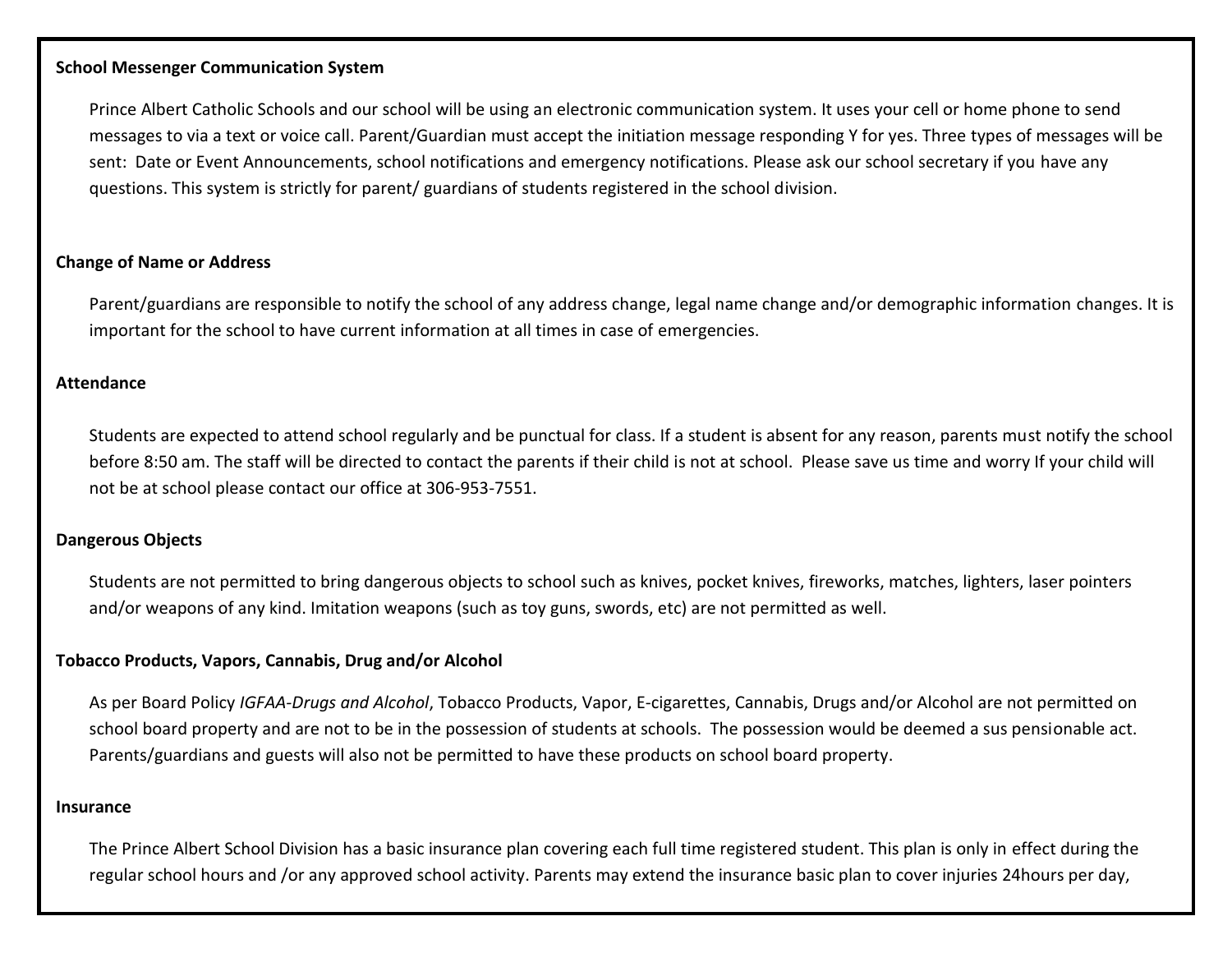everyday and including summer. A personal premium will be at the parent/guardian cost. For more information, please contact the school office.

#### **Late**

Students are to be in their homerooms with their books by 8:50 a.m. for period one which includes prayer, attendance and announcements. Students who arrive at school after 8:50 a.m. or 12:32 p.m. must pick up a late slip at the office in order to be admitted to class.

#### **Leaving Early**

All parents picking up a student or students at school *must check with the main office*, so that the school is aware of which students are leaving and with whom.

#### **Leaving Premises at Noon**

**Unless they are going home for lunch on a regular basis**, students may leave the premises **only** if the school has been notified by a parent. Those leaving at noon hour are expected to be away for the entire lunch period.

#### **Student drop-off or Arrival**

The office opens at 8:00 a.m. and morning supervision begins at 8:35 a.m. Students walking to school should not arrive before that time. A crossing guard is available each morning and afternoon on the corner of 15<sup>th</sup> Avenue and Muzzy Drive, as explained under Safety Patrol. The school does not provide after school play-ground supervision. Please ask your child to return home immediately after school.

#### **Student Pick-up**

We ask that all parents, guests or visitors please check-in with the front desk when entering or picking up students from school. This is for safety, as well as alleviating any disruption to the classroom. At the office, we can page your child to the office or take a message. Students who are leaving during school hours must sign out at the main office and have permission from parents.

#### **Transportation & Behaviour on the Bus**

Bus service is provided as a service to parents and students. Students are expected to behave in a responsible and respectful manner while riding the bus. Students who violate guidelines may have their bus privileges revoked. Any discipline reports given to the principal from the bus driver will be reported to the parents. Only students registered through the school principal are approved to ride the bus. School friends are not permitted to go on the bus for visits, sleepovers or birthdays. There are no exceptions to this rule.

Inquiries for the bus services can be made at the school.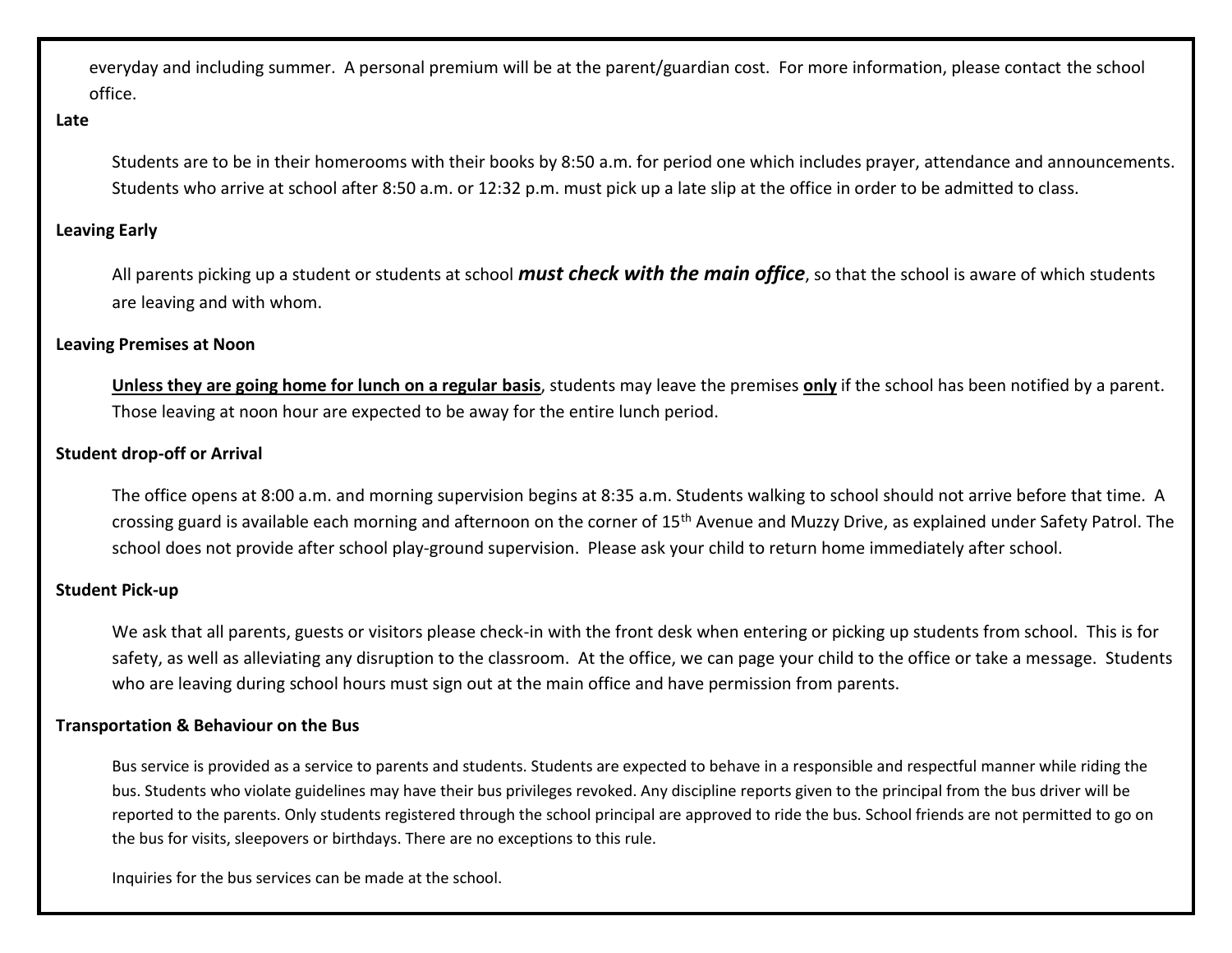Confirmation of pickup times and drop off times can be directed to First Student at 306 763 6090. To register for bus services please contact the school office.

Students using the Prince Albert Catholic School buses to and from school are required to follow several guidelines while riding. To ensure the comfort and safety of all passengers, the following regulations are to be observed:

Passengers must remain seated while the bus is moving. Passengers are to refrain from:

- Creating unnecessary noise
- Eating any type of food
- Drinking any type of beverage
- Using profane language
- Smoking
- Fighting
- **Littering**
- Having sharp objects

Your driver, in consultation with the school principals, may refuse transportation to any passenger who does not abide by the above regulations or willfully damages the bus in any manner.

#### **Safe Transportation at our school**

All parents are asked to transport their own children where possible, as per the Saskatchewan Health Authority Planning Guidelines for the 2021-2022 School Year. All student's pre-kindergarten to Grade 12, who ride the school bus, must wear a mask. (Accommodations for students with intensive needs, with pre-arranged plans with school-based admission, may be permitted if necessary.) A seating arrangement will be provided for all students riding the bus, and same household and family members will be seated together.

#### **Please note:**

➢ There are many buses that come to École Holy Cross School in the morning and after school. Please do not park in the bus zone at any time. Please respect bus zones and be aware of signage.

#### **Electronic Devices**

## *If you need to contact your child please call the office at 306-953-7551.*

Students are encouraged to leave electronics at home. Students are allowed to bring a cell phone / IPod to school. **However, during school hours (8:50-3:25), they are not allowed to use it for any reason. They must be turned off and kept in a safe place.** Students caught using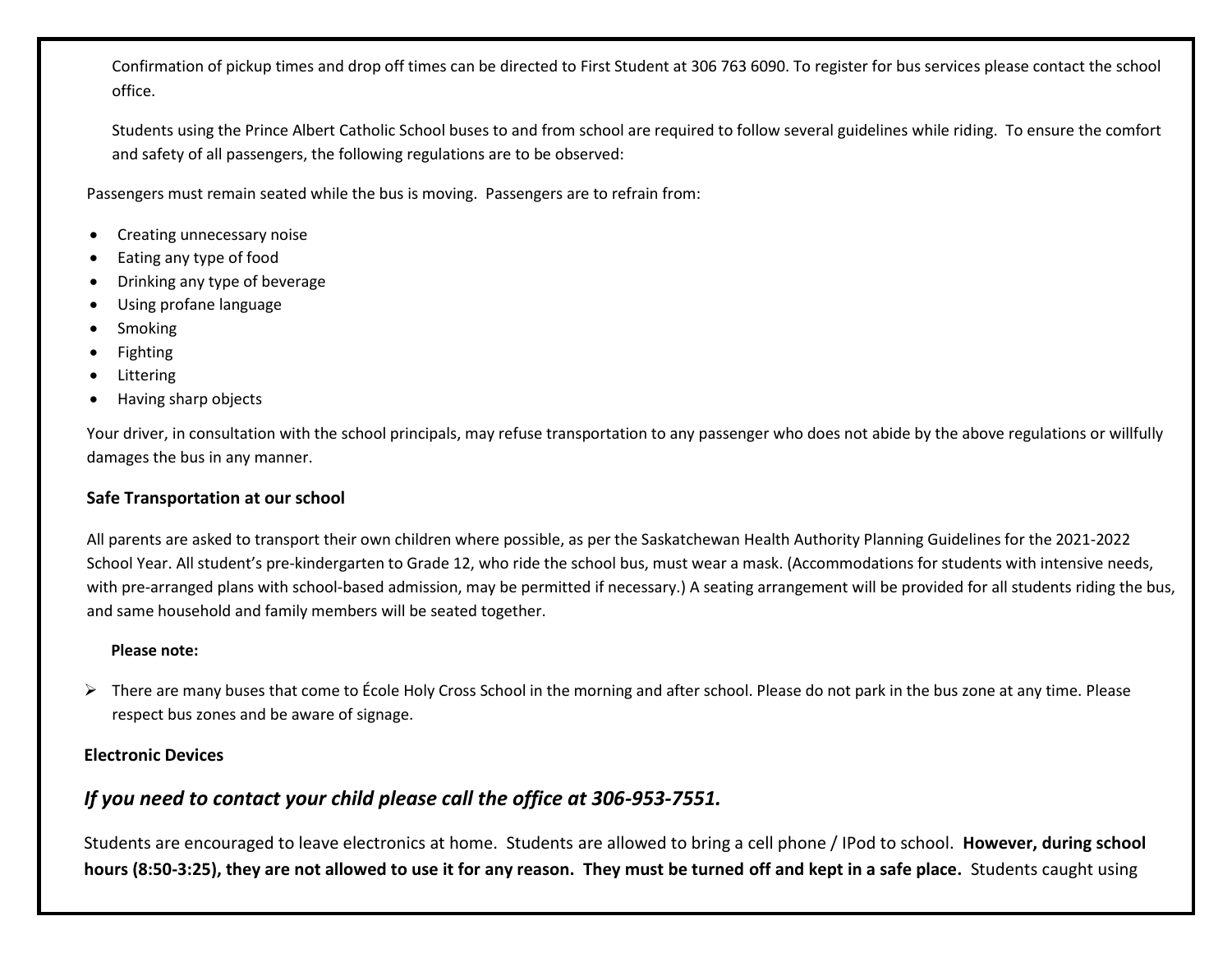their phone during these hours, inside or outside school, will have it taken away until the end of the school day. The school is not be responsible for any lost or stolen phones or iPods.

All students have access to the school phone for emergency circumstances or when they have permission from their teacher or school administration.

All students and parents must sign the Student Acceptable use agreement to use school technology, or be allowed the use of their own devices in school. Parents and students should closely review the document is on the registration form.

Our schools understand the possible educational value of personal electronic devices. Personal electronic devices may be integrated into the class format by a teacher.

#### **Custody and/or Guardianship**

Should any custody arrangements or special circumstances exist in respect to child custody or guardianship, parents/guardians are requested to advise the school in writing and supply the necessary legal documents.

#### **Fire Drills and Lockdowns**

Fire drills and safe school drills will be held periodically throughout the year. Routes and exits as well as appropriate procedures are reviewed with each class. Visitors must also abide the alarms and instructions of staff to exit in a calm and prompt fashion. These drills include evacuating students and staff or securing them within the school.

In the event where we must relocate to another facility, our evacuation site is St. John Community School. In the case of any emergency, parents are requested to stay calm and follow the direction of staff, police, fire and or other authorities.

#### **Textbooks**

All textbooks are provided free of charge. However, students are responsible for their textbooks and they will be required to pay the replacement cost of a lost or damaged textbook.

#### **Cold Weather**

Outdoor play is an important activity for students. Fresh air, even on cold winter days, is important in keeping children relaxed and healthy. Please ensure your child is dressed for the cold weather.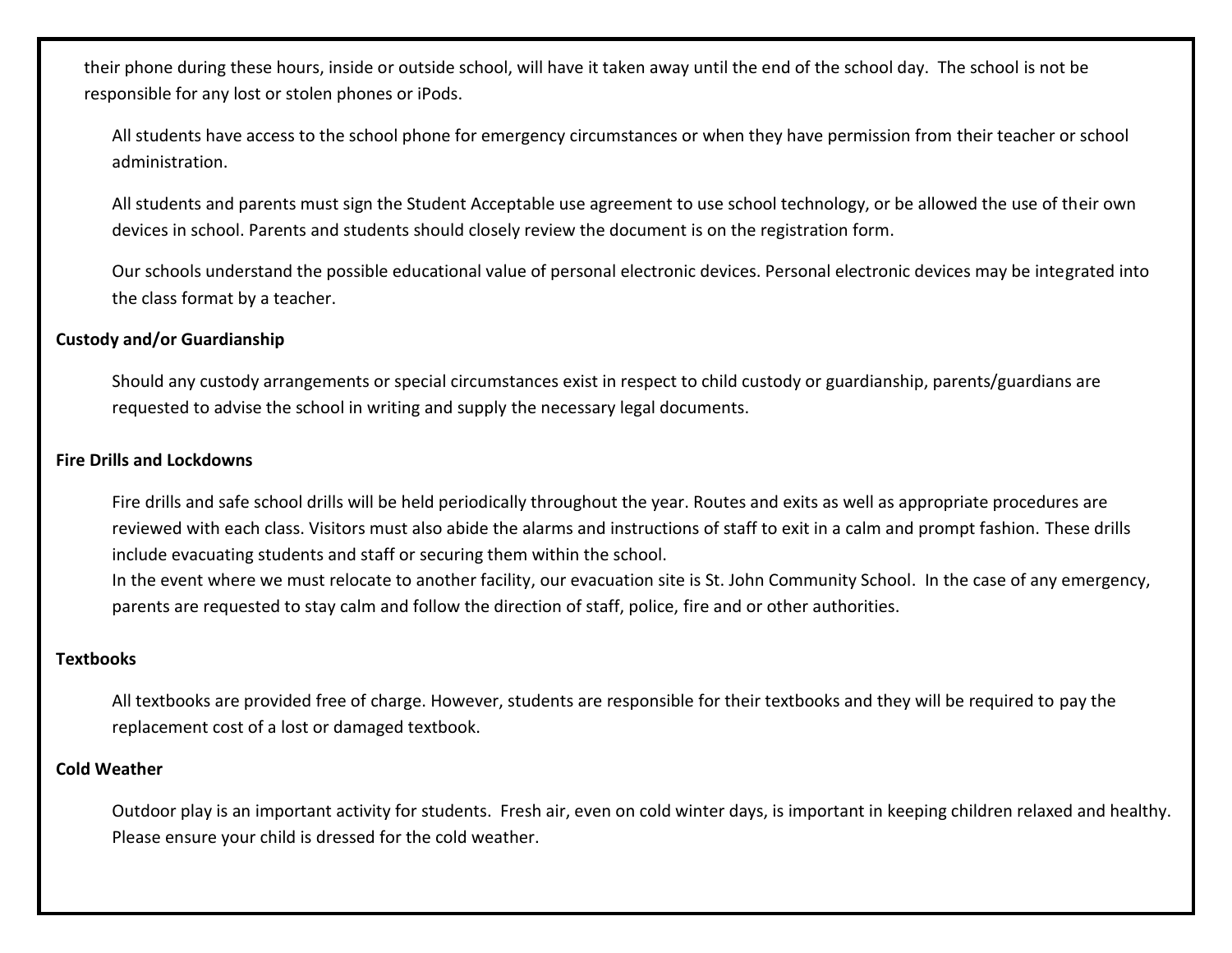The Environment Canada guidelines will be observed when planning outdoor activities. Children may or may not be taken outside when the temperature or wind-chill is below -28° Celsius. Students may go outside at that temperature but for very short periods of time.

Although Prince Albert Schools will remain open on extremely cold days, the school division affirms and supports the parent's/guardian's in their discretion in keeping their child home when the weather conditions warrant. Please contact the school if the choice is made to keep your child at home.

#### **Inclement Weather**

#### *The following information is taken from our school division pamphlet:*

*In the last 105 years the entire school division has been shut down for only 2 days due to cold weather. Parents can expect that schools will be open.*

*When it is extremely cold, parents should analyze the walking distance, wind exposure factor, type of clothing and possible school bus waiting time before sending their son/daughter to school. The ultimate decision to allow the child to attend school rests with the parents. Parents are asked to tell their children how long to wait beyond the regular bus pick up time.*

*Students are expected to go outside during recess and noon hour breaks unless the weather is inclement (extreme cold -28° C or colder or extreme wet conditions.) Weather information is taken from the weather office. http://www.weatheroffice.gc.ca/city/pages/sk-27\_metric\_e.html*

#### **School Newsletter**

The newsletter is sent home every Wednesday and our monthly calendar is attached the last Wednesday of the month.

#### **School E-mail**

Holy Cross School has an email account for those parents who wish to send information to us. The address is: holycross@pacsd.ca

#### **Milk Program**

École Holy Cross School runs a milk program, providing 237 ml containers of 2% milk or chocolate milk daily to students on the program. Students in K-8 purchase it every two to three months.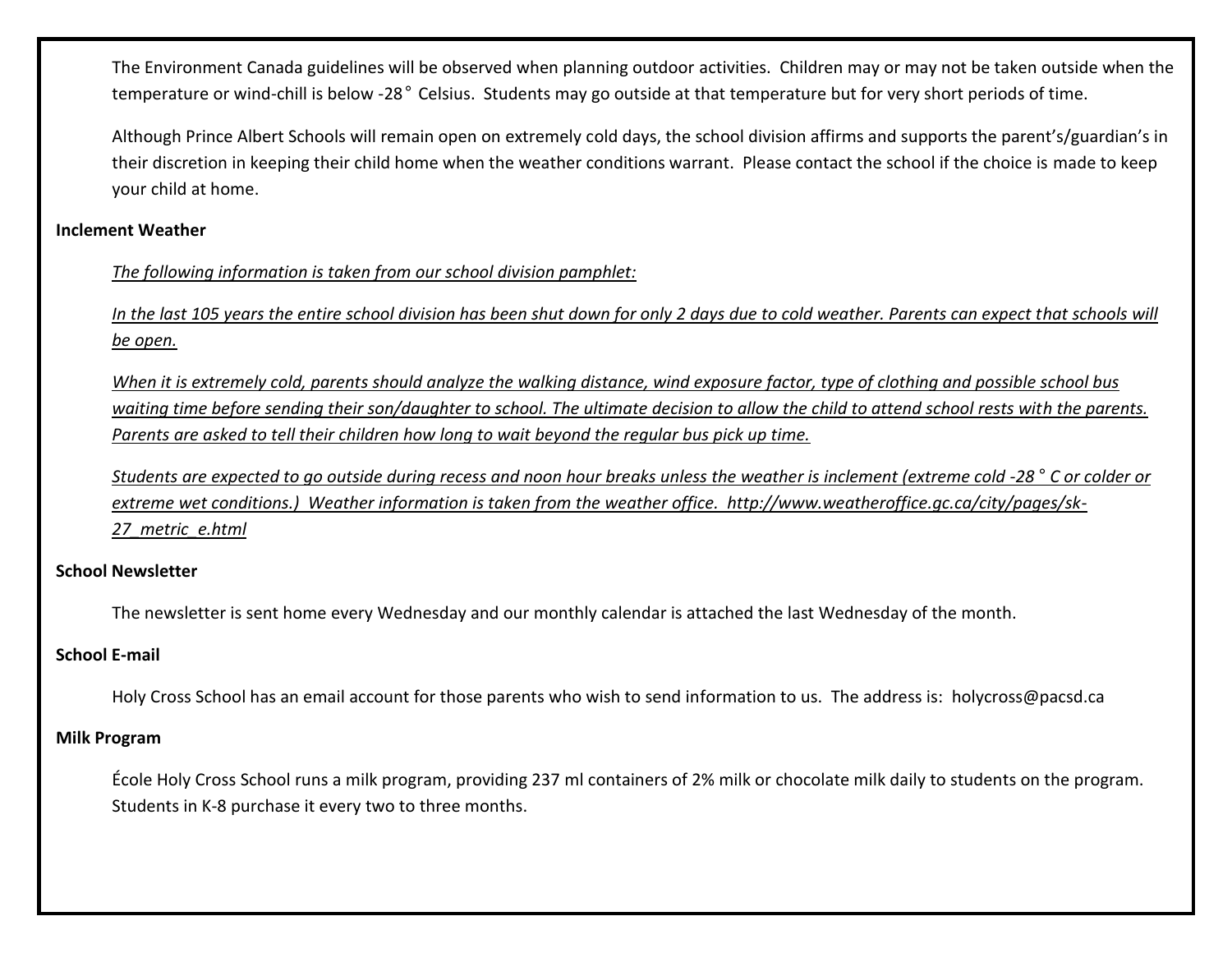#### **Playground Equipment**

Skateboards, rollerblades, scooters, toboggans, sleds, lacrosse sticks, etc. are not to be used on school property. The school shall provide each class with acceptable sports equipment.

Marbles, skipping ropes, and ball gloves are allowed.

#### **Allergies**

As we have a number of students who have severe life-threatening allergies to nut products, we ask that students NOT bring nuts, nut products or items that contain nut products to school at any time. We are making every effort to make our school a nut product free school. Please remember this when packing children's lunches or sending any food to school. There may be restrictions based on the needs of the students in the school.

Parents are expected to inform the school about any life threatening medical conditions.

#### **Accidents**

All accidents involving personal injury shall be reported to the principal/vice principal immediately. Parents will be notified in the case of accidents that require a doctor's care.

#### **Accident Insurance**

Parents have the option of purchasing student accident insurance in September of each school year.

#### **Parking Lot**

Parents are to drop off and pick up their children in the school parking lot or on 15<sup>th</sup> Avenue East. Please be reminded that 14<sup>th</sup> Ave. East is for *school busses only*. Please respect the Fire lane rules as they are bylaw enforced.

#### **Care of Property**

Students are expected to assume responsibility for the care of both school and personal property. Any loss or damage to property must be reported to the main office. Efforts will be made to locate lost property through a lost and found facility.

Students will be required to make restitution for any lost books and for willful damage to school or student property.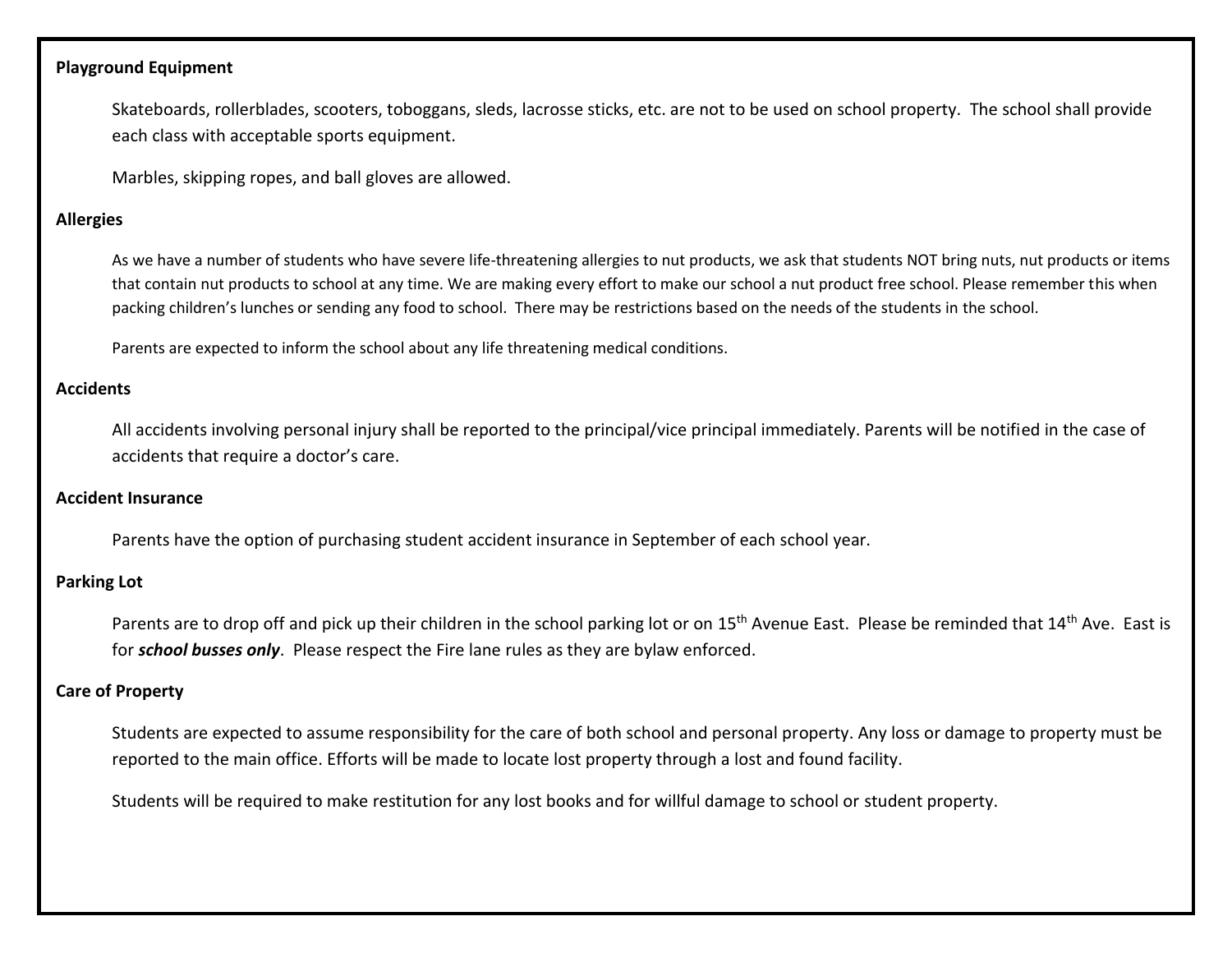#### **Designated Entrances**

Students are not to use the main entrance of the school except in the case of an emergency or if they are arriving late, (after 8:45 or 12:34). This entrance should be kept clear for use by visitors, guests, parents, and teachers. Students will be assigned one of the entrances.

#### **Footwear Regulations**

Two pairs of shoes are required, one for indoor and the other for outdoor use. Outdoor shoes must be taken off at the door. Footwear must be worn at all times.

#### **Dress**

Students must dress in a manner appropriate to a Catholic School. Clothing must be of a reasonable length as determined by the school. Unsuitable clothing such as short shorts, halter tops, spaghetti straps or tops that allow the midriff to show are not allowed. Underwear should not be showing. The neckline must not reveal the chest. In addition clothing which promotes alcohol, profanity, drug use or musical groups with questionable values are not acceptable. As well, caps, hats, hoods etc. are not to be worn in school. In addition, we ask that students dress appropriately for the weather.

#### **Lockers**

Students from Grades 6 to 8 are assigned a locker with a padlock. These must be locked at all time. **Only school padlocks may be used**. If not returned at the end of June, there will be a \$10.00 fee.

No items shall be left on the floor or on top of lockers. Yellow slips will be assigned to students who do not properly store their belongings in the locker.

#### **Forbidden at School**

Play guns, water pistols, knives, etc. are not permitted at school. Sunflower seeds and gum are prohibited on the premises.

#### **Student Fees**

The student registration fees are as follows:

Kindergarten \$15.00

Grades 1-5 \$20.00

Grades 6-8 \$25.00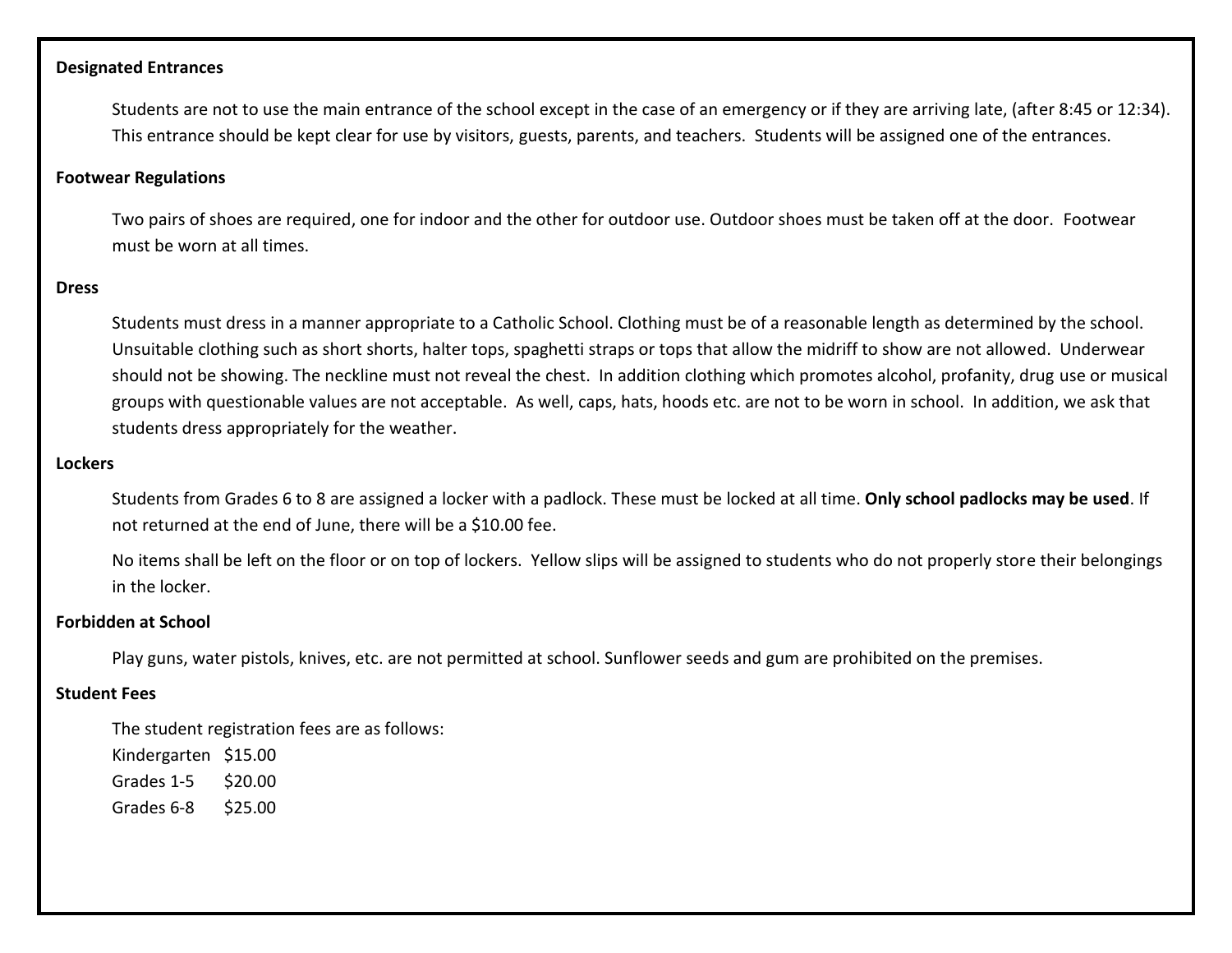#### **Edsby**

All students are expected to use Edsby to find homework assignments and announcements.

#### **Smoking**

Smoking is not permitted on school property at any time. Students who bring cigarettes, matches, tobacco, lighters, etc. to school will have them confiscated and parents may be notified and consequences may be applied.

#### **Safe School Drills**

The Catholic School Division has developed an Emergency Response Guide to assist schools in planning school wide crisis responses to reduce disruptions during times of high stress. Students are taught to react in an orderly way to the following situations:

**Fire:** Exit immediately.

**Evacuate:** Get your things quickly and leave the building, reassemble at a designated area for roll call and further instructions (e.g. in case of a sewage backup).

**In school safe zone:** Move to the lower level in your designated area (e.g. in case of a tornado).

**Secure the building:** Move into the classroom and lock up (e.g. in case of an intruder in the school).

#### **EXTRA CURRICULAR**

#### **Team Sports**

All extra-curricular activities and protocols will be examined and planned in consultation with Public Health Officials. Alignment with appropriate protocols for each activity will be on a case by case basis. All students will be required to wear masks indoors. Special activities may be permitted; however, mitigation measures, including wearing masks, sanitizing, optimizing spacing where practical. Information will be provided when activities will be safe to resume.

Holy Cross students are very involved in several school team sports:

Volleyball: Elementary boys & girls Junior boys & girls Senior boys & girls Basketball: Elementary boys & girls Junior boys & girls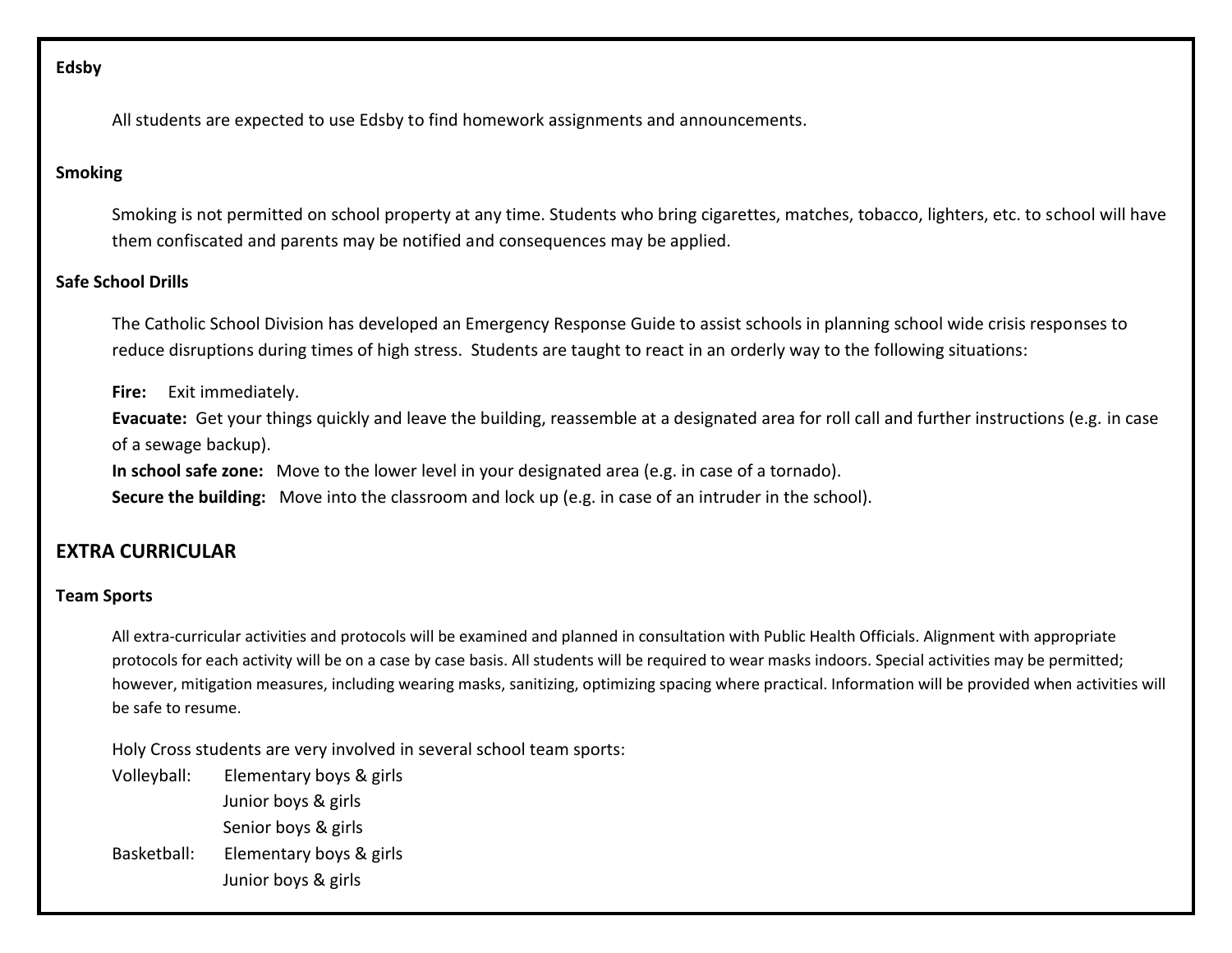Senior boys & girls Badminton: Junior boys & girls Senior boys & girls

Track & Field: Atom, Pee Wee, Bantam

The junior and senior teams compete at PAC.

The following guidelines apply to the Holy Cross Leagues:

- 1) Efforts are made to keep as many players who try out for the teams as possible. However, it is sometimes necessary to make cuts when numbers are unmanageable. Occasionally students may be encouraged to consider another sport more suited to their talents. Students who make the team will remain on the team as long as they adhere to the guidelines listed below.
- 2) Skill development, good sportsmanship and fair play are stressed.
- 3) All players will attend practices and follow the expectations of the coach as outlined at the beginning of the league season.
- 4) In league play all players shall play an equal amount of time when possible but during tournaments the coach may choose to play some members more than others to benefit the team.
- 5) Students must be in good standing in their school program to remain on the team.
- 6) Students shall conduct themselves in an acceptable manner as representatives of École Holy Cross School.
- 7) The principal is the final authority in regard to all decisions.

#### **Field Trips**

Fieldtrip protocols will be examined and planned in consultation with Public Health Officials. Alignment with appropriate protocols for each activity will be on a case by case basis. All students will be required to wear masks indoors. Special activities may be permitted; however, mitigation measures, including wearing masks, sanitizing, optimizing spacing where practical. Information will be provided when activities are safe to resume.

#### **Other Events**

Students also take part in a play day in the spring, and enjoy the annual carnival as well as periodic performances by outside groups. French Immersion Week celebrates the opportunity to learn a second language.

Winter Carnival, Penny Carnival, Christmas Concert or Family Fun Night are a few other events offered throughout the year.

#### **CONTACT WITH PARENTS**

#### **Communication with the School**

Since parents and the school are partners in each child's education, Holy Cross Staff advocates and encourages home and school communication. An effective and efficient method for this communication could be provided by observing the following guidelines about a concern or event occurring in the school.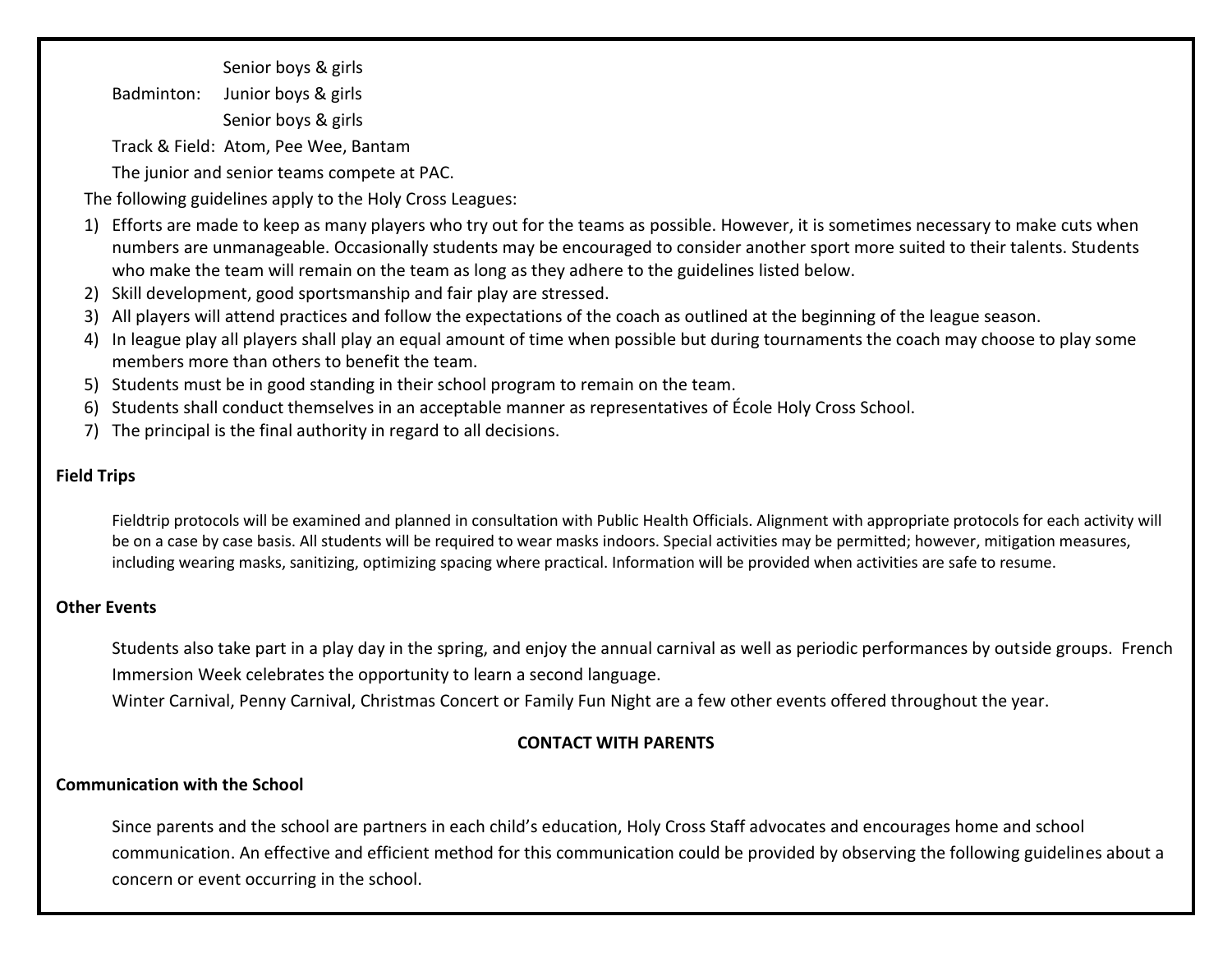*First contact* - Homeroom Teacher - Please contact the homeroom teacher in any initial contact with the school about your concern. The teacher will attempt to deal with your concern or direct you to the principal or persons directly involved who may be able to provide a suitable solution.

*Second contact* - Principal - Please contact the Principal after you have first contacted the teacher about any concern. The Principal will attempt to deal with your concern or direct you to personnel who may be able to provide a satisfactory response.

*Appointments with staff* - The staff would appreciate parents arranging for appointments for interviews or discussions about a school concern which may take some time to work out. An appointment in advance will allow a teacher or the principal to provide adequate time for you as well as time for collecting any additional information necessary to help resolve your concern.

#### **Prince Albert Roman Catholic Separate School Division #6**

#### **IT (Internet) Acceptable Use Policy**

School computers are designed for educational purposes only. Any violation to these guidelines may result in the student's network/internet privileges being restricted or revoked and may also result in further school disciplinary action. If the violation constitutes a criminal offence, appropriate legal action may be taken.

All students and parents must sign the Student Acceptable Use Agreement to use school technology.

The use of the Internet and e-mail accounts is a privilege, and inappropriate use will result in the cancellation of those privileges. Students are expected to abide by the generally accepted rules of the network and of the school. The Internet is provided for students to conduct research and to communicate with others for educational purposes only. Students are expected to act in a considerate and responsible manner.

#### **Expectations of the Student**

The use of the Internet and e-mail accounts is a privilege, not a right, and inappropriate use will result in the cancellation of those privileges. Students are expected to abide by the generally accepted rules of the network and of the school.

The Internet is provided for students to conduct research and to communicate with others for educational purposes only. Students are expected to act in a considerate and responsible manner. Parent permission is required. Access entails responsibility.

Network storage areas may be treated like school lockers. Teachers may review files and communications to maintain system integrity and insure that students are using the system responsibly. Students should not expect that files stored on the school division servers would always be private.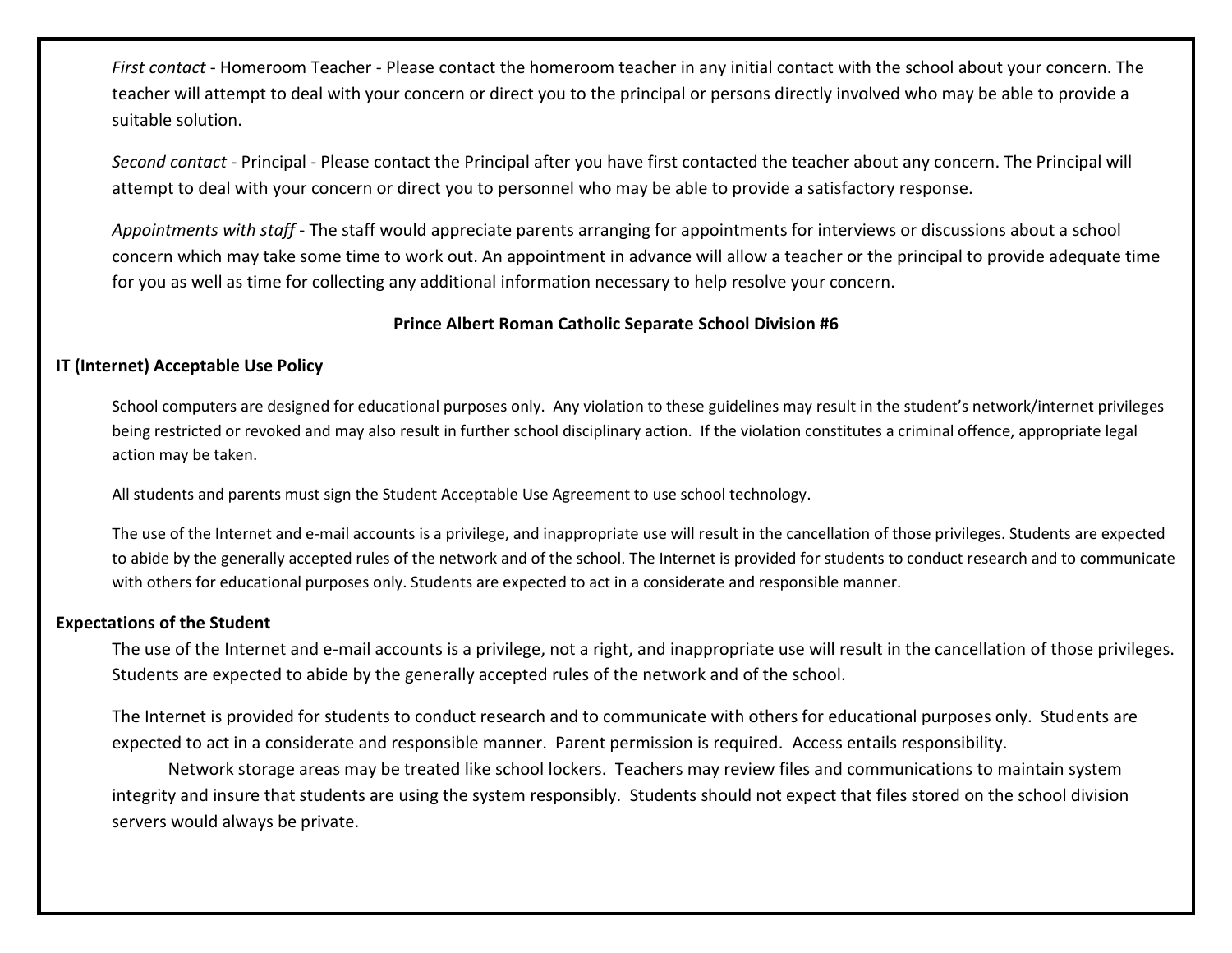**Violations of the following manner are not permitted:**

- Sending or displaying offensive messages or pictures
- Using obscene language
- Harassing, insulting or attacking others
- Damaging computers, computer systems or networks
- Violating copyright laws
- Using another's password
- Trespassing in another's folders, work or files
- Intentionally wasting limited resources
- Employing the network for commercial purposes
- Attempting to download software and/or install programs (ie. Napster, ICQ chat)

## *Violation may result in a loss of access as well as other disciplinary and/or legal action.*

## **Medication Policy**

Teaching staff members are not permitted to administer prescribed medication or medication of any kind to students. If your child requires medication during school hours, medical information forms must be completed at the office and signed by the parent/guardian. Once a consent form has been signed, it is to be presented to the school administration for approval. After all the proper procedures and approvals have been given, we will supervise the student self-administer the medication.

Parents are expected to inform the school office of any life threatening medical conditions. An Emergency Care Plan may be necessary to develop with administration and staff.

## **Emergency Care of Students Policy IGCA**

**Background:** The physical well-being of each student is to be of foremost consideration and corresponding action in aby and all emergency situations to reduce the risk of a severe or life threatening incident occurring.

- 1. Parents/guardian will inform the school annually of any medical conditions that the school should be aware of.
- 2. Parents/guardians provide the necessary documentation if required using school division forms.

## **ANAPHYLAXIS POLICY**

A child who has anaphylactic allergic reactions has the right to be educated in an environment that is as safe as possible. It is the school's responsibility to provide that safer environment with the cooperation and support of the parents of children in the same classroom.